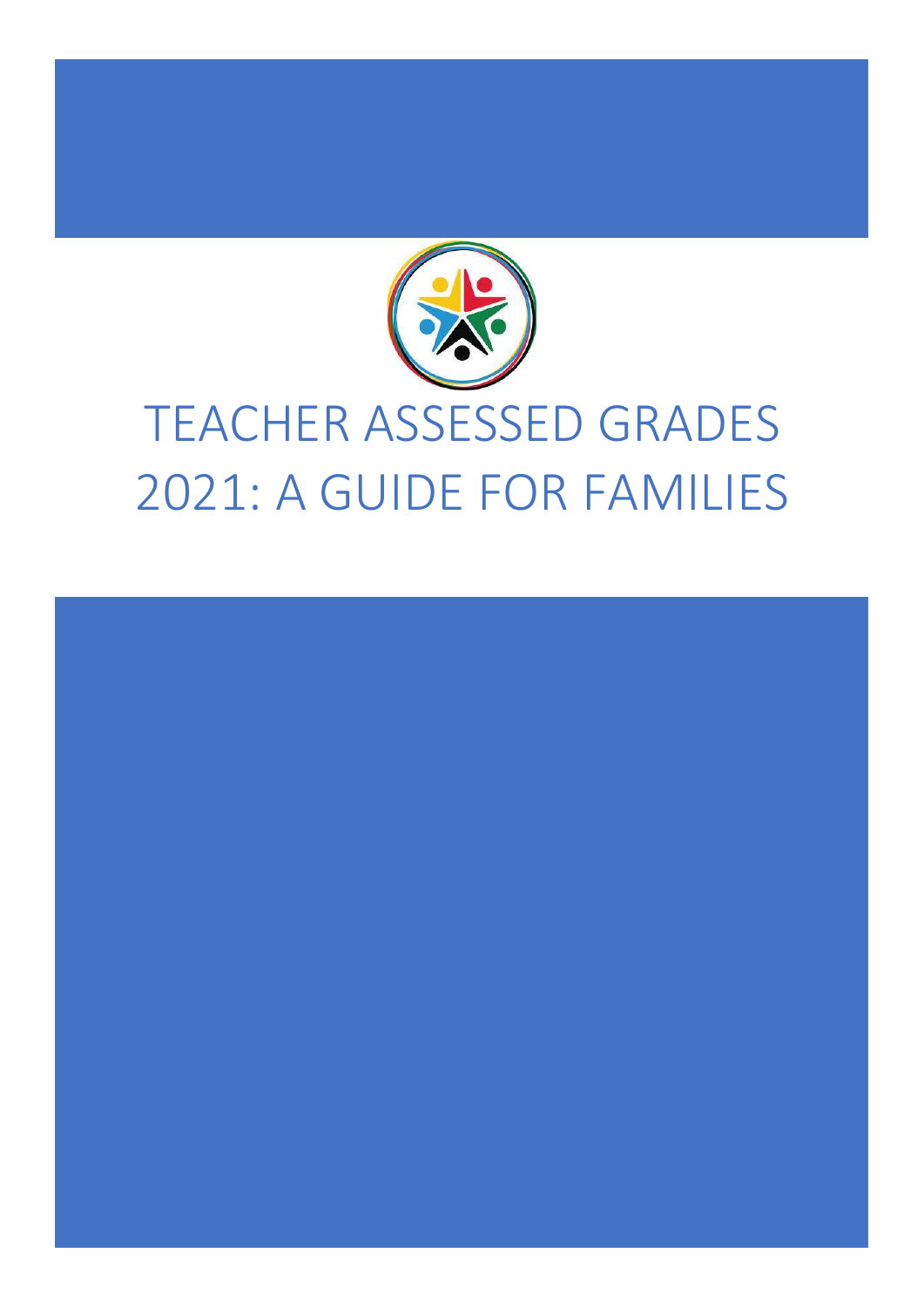# Contents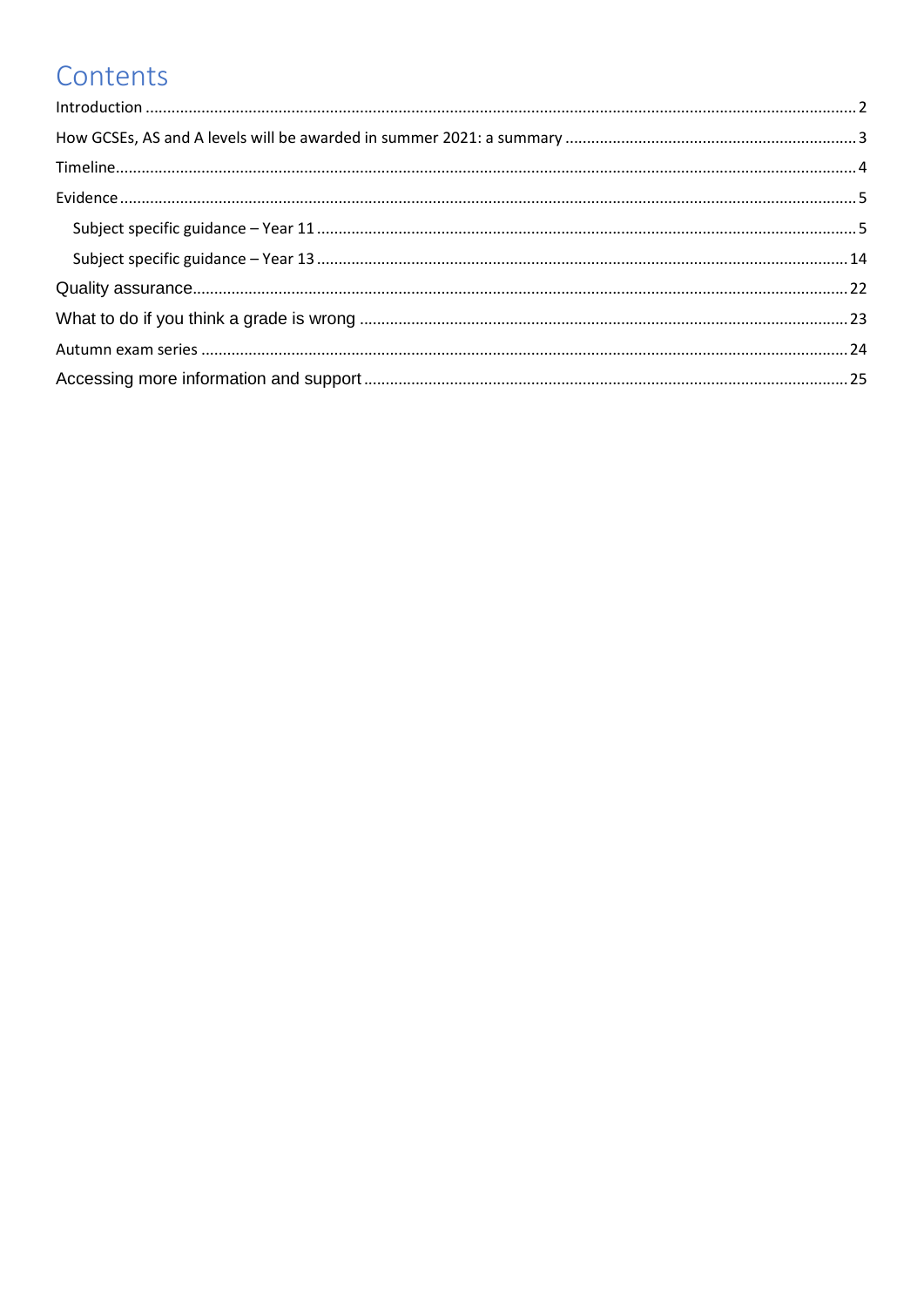# <span id="page-2-0"></span>Introduction

This year the government has said that many exams and assessments cannot be held fairly as a result of the disruption students have faced due to the Covid-19 pandemic. Instead of taking the usual set of exams, teachers will submit grades to the exam boards, based on their assessment of what students have shown they know and can do, enabling them to progress to the next stage of their education, training, or employment.

This guide outlines the arrangements in place for awarding grades in summer 2021, how our school has come to the decisions about grades and where you can go for additional information.

We realise that the turbulence in education this year has been a challenge for our students and families to deal with and the lack of clarity about the exams process has been difficult for schools, families and students. This guide is intended to clear up the finer details about how we have used the evidence we have in school to award a grade that is fair, reliable and based upon the evidence we have seen throughout our students' time on their courses. The range of evidence used is standardised where possible but there are variations for some students, this is related to their experience during the last year – it would be unfair to penalise a student if they missed an assessment or teaching due to C-19 so, in that case, a different form of evidence may have been used instead of the standardised assessment.

Our staff have worked incredibly hard to ensure that students have sufficient evidence that is reflective of their ability. They have marked a much greater volume of assessment material than would normally have been expected to and have provided opportunities for students to improve their understanding through additional sessions or materials prior to assessments. For teachers it has been a challenge to award grades based on evidence alone. They intrinsically want students to achieve their best possible grade but our process has been driven by the evidence. There have been internal and external moderation processes and additional quality assurance in place to improve the overall validity and reliability of the grades awarded.

We hope this guide helps you to understand fully how we have awarded fair grades, reflective of our students' ability. If you do have questions, please contact school through our [info@derbymoor.derby.sch.uk](mailto:info@derbymoor.derby.sch.uk) email address so we can direct your query as appropriate.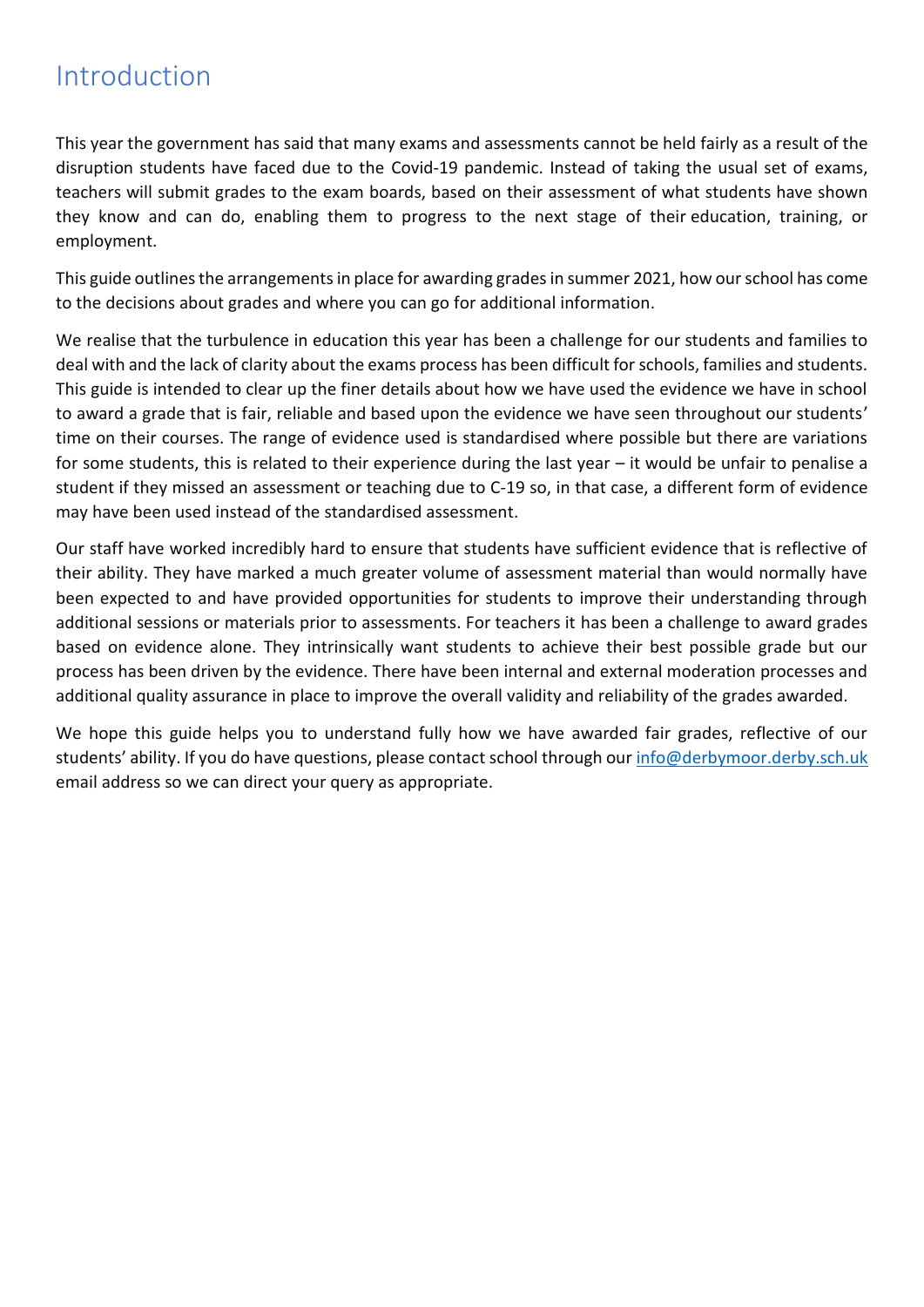# <span id="page-3-0"></span>How GCSEs, AS and A levels will be awarded in summer 2021: a summary

Our students' grades are awarded by their teachers and are based solely upon the evidence they have been able to gather on what students know and can do. The evidence used varies from subject to subject and within each subject for different individuals as explained in the introduction. There is a summary of the evidence used for each qualification in the Evidence section.

Teachers have collected evidence from throughout the course, including activities in previous years and used this to formulate their judgements. They have aimed to cover as much of the course assessment objectives as possible but where a student has not been taught an element of the course, no assessment has been used. This means that no individual is disadvantaged as a result of absence or self-isolation.

The evidence they have collected has been moderated internally and externally. This means that other teachers have checked the marking to see that they agree with it, on some occasions this has been done 'blind' meaning that the student's identity was unknown. External moderation is where experienced teachers from other schools in our Trust have checked marking, again to see that grades have been accurate. The grades have then gone through a Quality Assurance process. Here, the Senior Leadership Team have scrutinised the processes used in each subject to see that the grades are fair and accurate. Following that, the Trust have further scrutinised the schools processes to give an added level of validity to the processes used and therefore the grades awarded. Following this, the grades will be submitted to the exam boards for a final level of Quality Assurance.

Ofqual have provided the following information about the grading process:

How your grade will be determined

Grades must be:

- determined by teacher judgement, with grades signed off by your Head of Department and your Principal before being submitted to the exam board
- not graded by an algorithm
- only be assessed on what you've been taught
- withheld from students and families until results days. Therefore you will not be told what grade has been submitted for you.

Evidence:

- a range of evidence can be used, such as mocks, tests and work you have already done
- non-exam assessment (often known as coursework) should continue
- non-exam assessment can be used as evidence even if incomplete
- art & design grades will be based only on your portfolio
- schools and colleges can use questions provided by exam boards if they choose to do so
- your school or college must follow guidance when determining your grades and the exam boards will check they have done so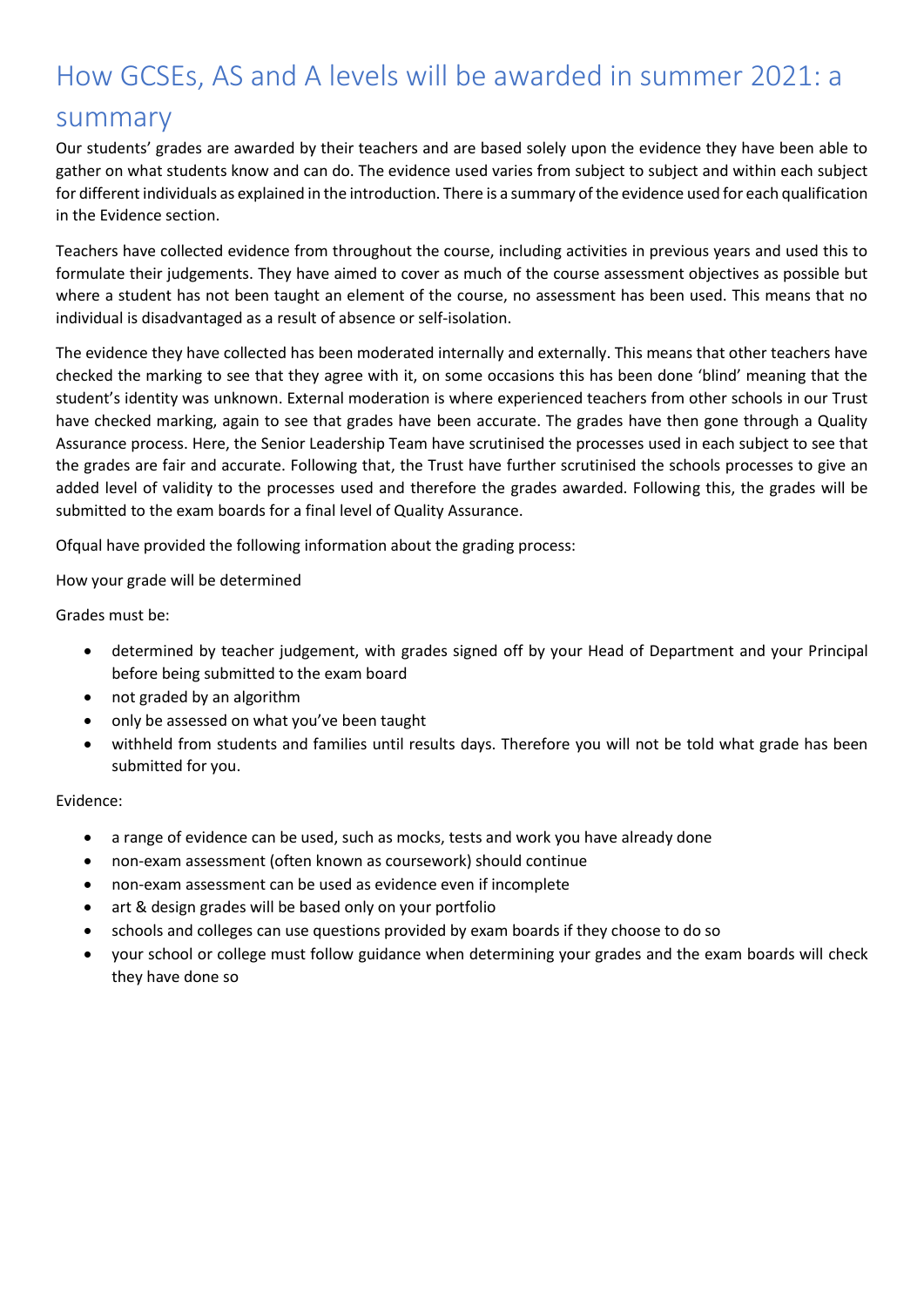# <span id="page-4-0"></span>Timeline

# **April to May**

Students will continue to learn and take part in assessments during this time. This might include questions from the exam board. You will continue with any non-exam assessment (often known as coursework).

# **April to July**

Exam boards will carry out their own quality assurance checks. These are in place to make sure that schools and colleges have followed the guidance when awarding grades.

### **May to June**

We will carry out checks to make sure that the evidence is robust and accurate. This is called moderation and quality assurance. Once we are fully satisfied with the accuracy of the grades, they will be submitted to the exam boards.

# **18 June**

This is the deadline for school to submit teacher-assessed grades for GCSE, AS and A levels.

# **10 August**

AS and A level results day

# **12 August**

GCSE results day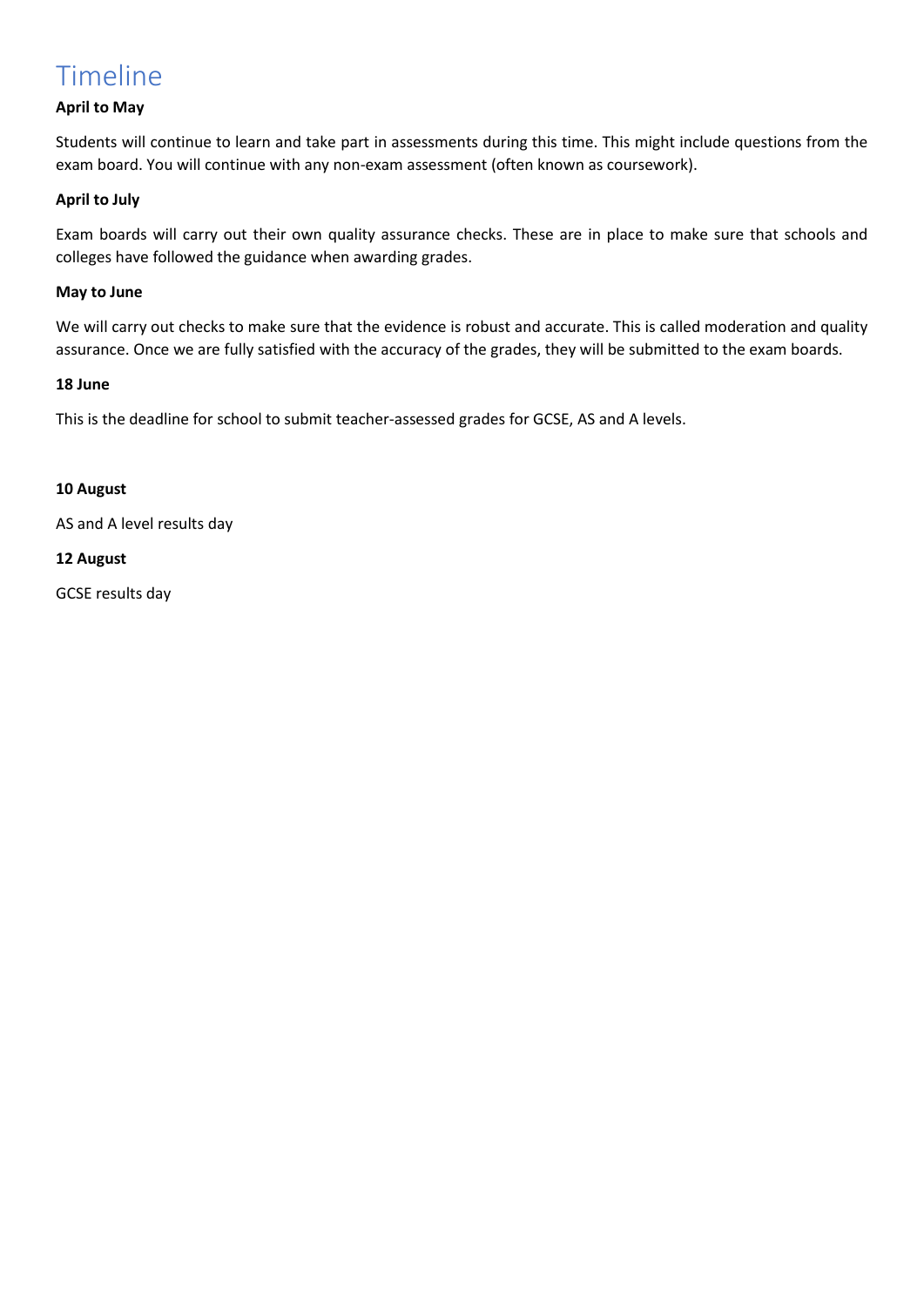# <span id="page-5-0"></span>Evidence

This section is designed to show the evidence we have used to award the Teacher Assessed Grades in each subject for most students. As explained in previous sections, there is some variation from student to student due to the impact of C-19 on attendance. If your child has not taken part in one of these assessments do not worry. They will not be penalised for that, it will be discounted from their portfolio. There are therefore some additional pieces of evidence for some students that are not included below.

# <span id="page-5-1"></span>Subject specific guidance – Year 11

# **Subject title: English Language**

# **Evidence used for most students:**

The English department have endeavoured to collect a staple sample of key evidence for each student. Where students have not been able to provide key pieces, opportunities to catch-up have been provided. The staple list for English Language GCSE is:

Assessment 1: English Language paper 1 and paper 2 (November Mock examination) Assessment 2: English Language Paper 1 (April Mock exam) Assessment 3: English Language Paper 2- Question 1 and Question 3 Assessment 4: English Language Paper 1 Question 5 Assessment 5: English Language Paper 2 Question 5

These assessments are all high control and completed in lessons or in the exam hall.

In addition, students have had the opportunity to submit home learning and other class work as part of their evidence, but this is deemed low control.

# **Subject title: English Literature**

# **Evidence used for most students:**

The English department have provided a number of opportunities to gather a staple sample of key evidence for each student for English Literature. Where students have not been able to provide key pieces, opportunities to catch-up have been provided. The staple list for English Literature GCSE is:

Assessment 1: English Literature paper 1 (April Mock exam) Assessment 2: An unseen poetry assessment Assessment 3: An Inspector Calls full question

These assessments are all high control and completed in lessons or in the exam hall.

In addition, students have had the opportunity to submit home learning and other class work as part of their evidence, but this is deemed low control.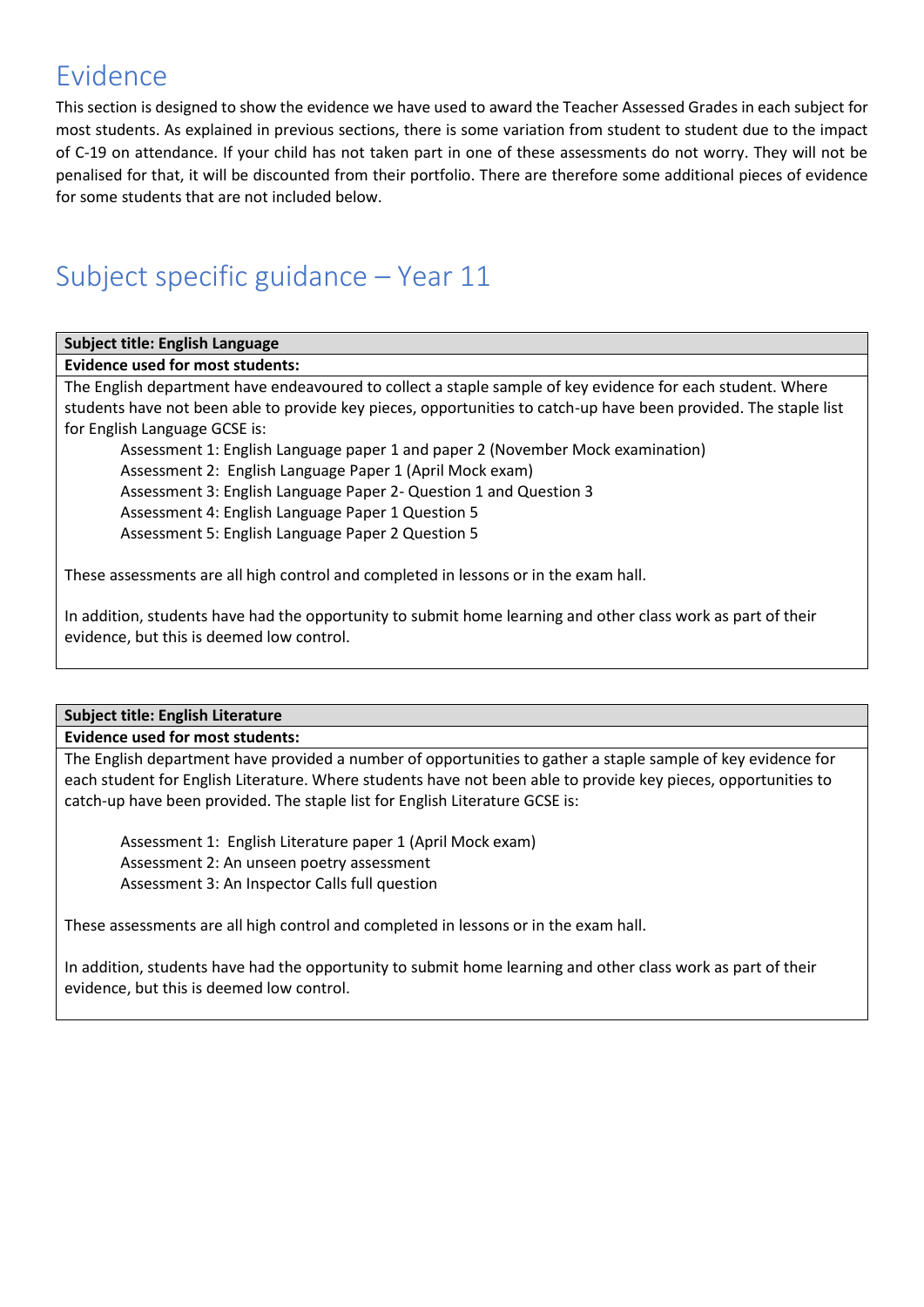# **Subject title: AQA GCSE Mathematics**

# **Evidence used for most students:**

Following the cancellation of GCSE examinations, the mathematics faculty completed:

- An audit to ensure topics taught were only assessed
- Grade exemplification training to support valid and reliable grade judgements
- Exam marking training to ensure consistency

Grades, therefore have been decided through a variety of assessments listed below. **High Level of Control:**

**Assessment 1 and 2:** November Mock Exams and Spring Mock Assessments

- Mock assessments conducted in-line with examination conditions.
- Marked in agreement with the AQA GCSE mark-scheme
- Grade boundaries moderated through Spencer Trust.
- For Spring Assessments, teaching staff alternated their marking with a different class to avoid unconscious bias.
- Faculty Leadership quality assured marking

# **Medium Level of Control:**

**Assessment 3 and 4:** GCSE – Class work and AQA Assessment resources

- Assessments were completed in the classroom close to examination conditions.
- Marked in agreement with the AQA GCSE mark-scheme
- Grade boundaries moderated by the Head of Faculty using historical AQA grade boundaries
- Faculty Leadership quality assured marking

# **Low Level of Control:**

**Assessment 5:** GCSE Questions - Starter / Plenary

A range of GCSE questions completed to show a breadth of progressive evidence.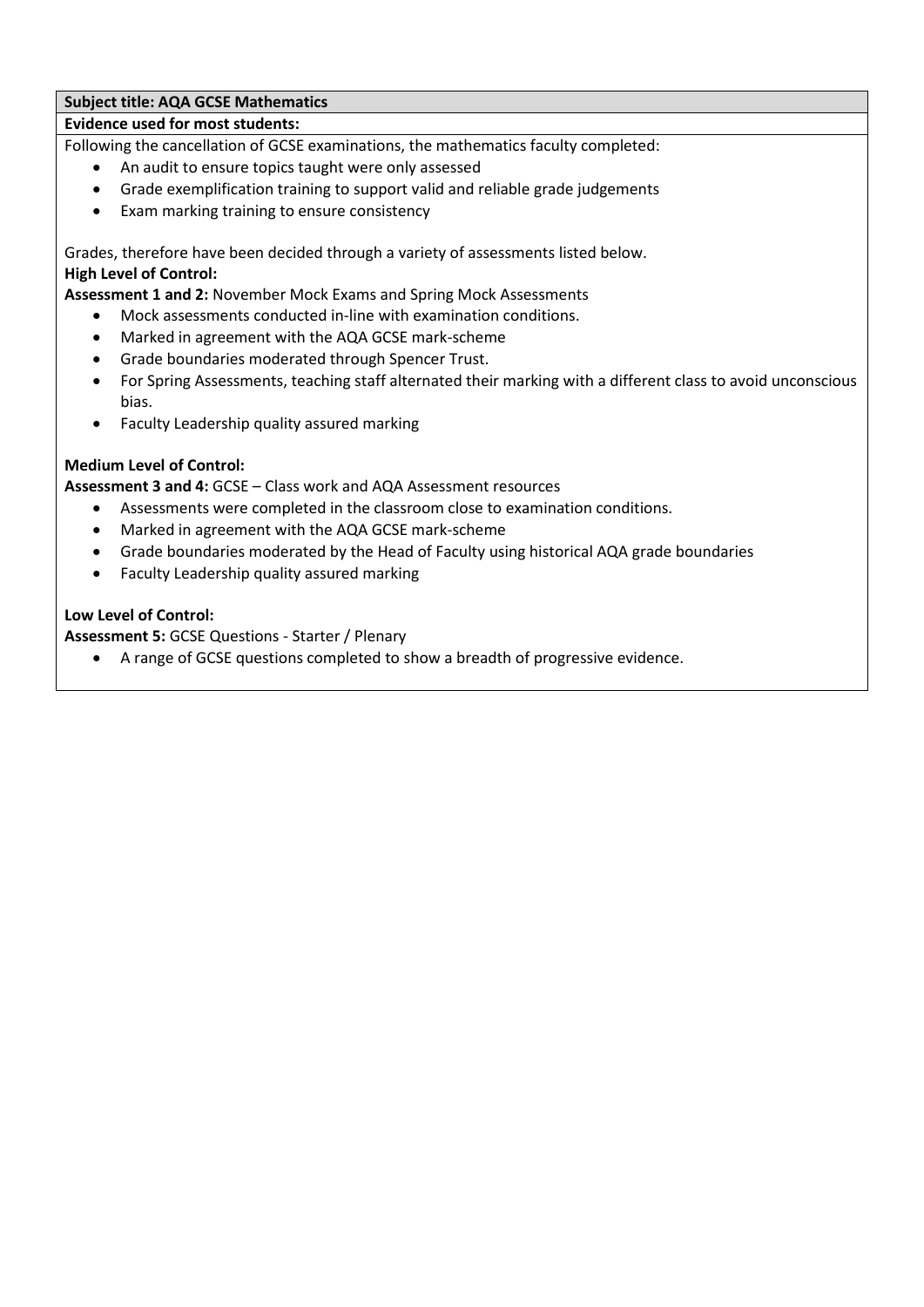# **Subject title: Combined Science (Trilogy), Separate Sciences (Biology, Chemistry, Physics) Evidence used for most students:**

Mock Exam November 2020 – covering the range of material and skills normally assessed through paper 1 of the GCSE using AQA past exam questions

Spring Mock Exam 2021 – covering a reduced range of material and skills normally assessed through paper 2 of the GCSE focussing on the material delivered whilst students were in school using AQA past exam questions 2021 AQA Assessment materials – Past exam questions specifically to support teacher assessed grades and selected to target specific areas of recently taught content appropriate to each of the relevant subject specifications.

A range of past examination questions targeted to particular areas of student performance in the Spring Mock exam to enable them to demonstrate progress and spread across Biology, Chemistry and Physics.

# **Subject title: French**

# **Evidence used for most students:**

For the French GCSE, we are using evidence from a range of AQA past exam papers taken in high and medium controlled conditions as well as a range of class and homework activities.

The high control (taken in the exam hall) assessed material used:

- November Mocks AQA GCSE French 2018
- April Mocks AQA GCSE French 2019

The Themes assessed are Theme1: Identity and culture; Theme 2: Local, national, international and global areas of interest and Theme 3: Current and future study and employment.

The medium control (taken in exam condition in the classroom)

AQA GCSE French 2020

The range of class and homework based activities include reading, listening and writing.

All evidence is moderated to ensure accuracy of centre.

# **Subject title: Urdu**

# **Evidence used for most students:**

For the Urdu GCSE we are using evidence from a range of AQA past exam papers taken in high and medium controlled conditions as well as a range of class and homework activities.

The high control (taken in the exam hall) assessed material used:

- November Mocks AQA GCSE Urdu Specimen paper 2019
- April Mocks AQA GCSE Urdu 2019

The Themes assessed are Theme 1: Identity and culture; Theme 2: Local, national, international and global areas of interest and Theme 3: Current and future study and employment.

The medium control (taken in exam conditions in the classroom):

AQA GCSE Urdu 2020

The range of class and homework based activities include reading, listening and writing.

All evidence is moderated to ensure accuracy of centre.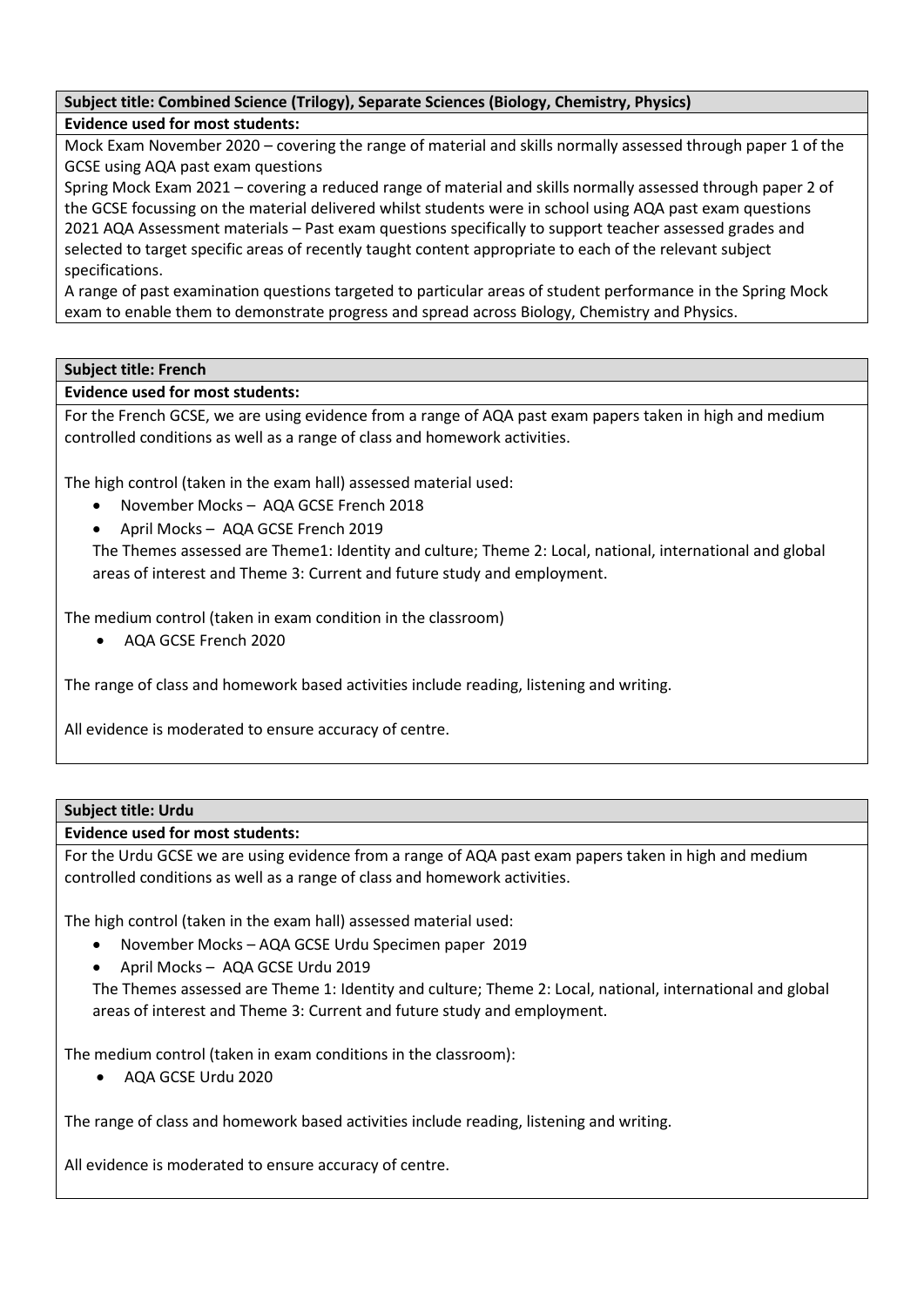## **Subject title: Panjabi**

# **Evidence used for most students:**

In Panjabi GCSE, we are using evidence from a range of AQA past exam papers taken in high and medium controlled conditions as well as a range of class and homework activities.

The high control (taken in the exam hall) assessed material used:

- November Mocks AQA GCSE Panjabi Specimen paper 2019
- April Mocks AQA GCSE Panjabi 2019

The Themes assessed are Theme1: Identity and culture; Theme 2: Local, national, international and global areas of interest and Theme 3: Current and future study and employment.

The medium control (taken in exam conditions in the classroom):

AQA GCSE Panjabi 2020

The range of class and homework based activities include reading, listening and writing.

All evidence is moderated to ensure accuracy of centre. In addition, the teacher is an examiner for the writing component.

# **Subject title: Spanish**

# **Evidence used for most students:**

For the Spanish GCSE, we are using evidence from a range of AQA past exam papers taken in high and medium controlled conditions as well as a range of class and homework activities.

The high control (taken in the exam hall) assessed material used:

- November Mocks AQA GCSE Spanish 2018
- April Mocks AQA GCSE Spanish 2019

The Themes assessed are Theme1: Identity and culture; Theme 2: Local, national, international and global areas of interest and Theme 3: Current and future study and employment.

The medium control (taken in exam condition in the classroom)

AQA GCSE Spanish 2020

The range of class and homework based activities include reading, listening and writing.

All evidence is moderated to ensure accuracy of centre.

# **Subject title: AQA Computer Science**

# **Evidence used for most students:**

A high level control applied to this specification:

- A detailed audit trail of all departmental activities and decisions
- Internally assessed and externally verified AQA mock examination (past papers) were used to support the grading decisions made for the AQA GCSE Computer Science course, in order to allow for a higher level of quality assurance.
- Use of High Level Control assessment material published by AQA were utilised to inform collation of evidence and decisions made.
- A range of class and homework based activities supported in providing a breadth of progressive evidence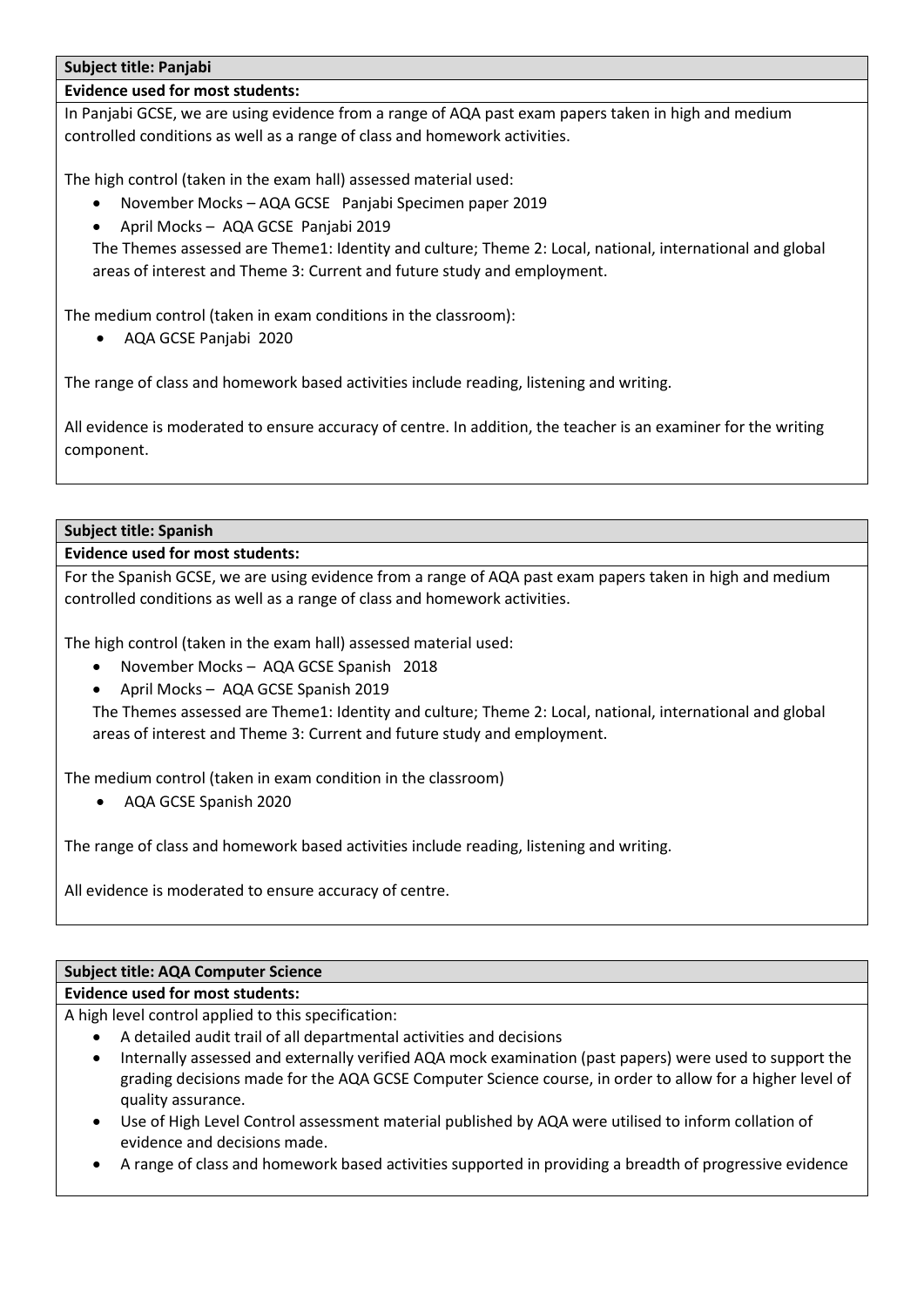# **Subject title: BTEC Level 1-2 Tech Award in Digital Information Technology**

# **Evidence used for most students:**

Internally assessed and standardised coursework via the Pearson's Moderation process, and recorded by the BTEC Standards Verifier for IT and Computing. This high level control applied to units:

**Component 1 - Design and Create a User Interface**

# **Component 2 - Collect, Present and Interpret Data**

Component 3 Effective Digital Working practices via A high level control applied to this unit:

- **A detailed audit trail of all departmental activities and decisions**
- 2 Mock examinations undertaken in examined conditions 2020-21.
- Externally marked and moderated examinations to allow for a higher level of quality assurance.
- Use of assessment material provided by Pearson to inform collation of evidence and decisions made.
- Grade calculators as provided by Pearson used to inform and verify grades awarded.
- A range of class and homework based activities supported in providing a breadth of progressive evidence.

# **Subject title: Geography**

# **Evidence used for most students:**

Assessments completed in controlled conditions in the exam hall: -

- November Mocks Paper 1- Living with the physical environment & Paper 2 Challenges in the human environment
- April Mocks Paper 1 Living with the physical environment

End of Topic Assessments for each of the topic areas completed in controlled conditions in the classroom: -

- Paper 1 Section A: The challenge of natural hazards
- Paper 1 Section B: The living world
- Paper 1 Section C: Physical landscapes in the UK
- Paper 2 Section A: Urban issues and challenges
- Paper 2 Section B: The changing economic world
- Paper 2- Section C: The challenge of resource management

# **Subject title: History**

# **Evidence used for most students:**

Assessments completed in controlled conditions in the exam hall: -

- Mock Exam Papers 1-3 taken in November
- Mock Paper 3 taken in April

End of Topic Assessments for each of the topic areas completed in controlled conditions in the classroom: -

- $\triangleright$  Paper 1 Medicine 2 assessments in Y10 and 1 in Y11
- $\triangleright$  Paper 1 Western Front
- $\triangleright$  Paper 3 Germany Key Topic 1 Assessment & Key Topic 2 Assessment

Additional exam style questions completed in lessons/home study from the duration of the course, will also be used to support the awarding of a final grade.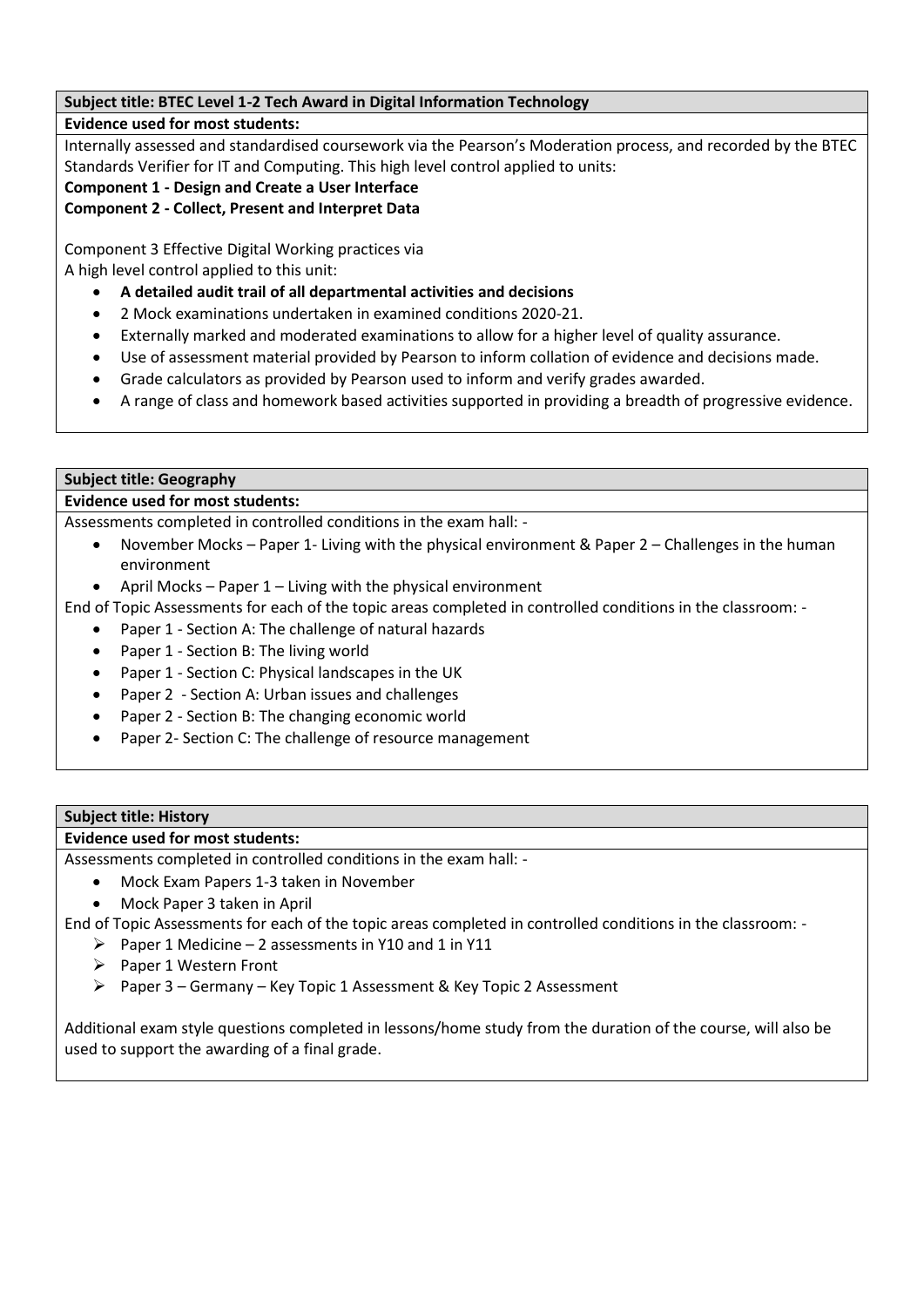# **Subject title: Psychology**

# **Evidence used for most students:**

Assessments completed in controlled conditions in the exam hall: -

Mock Exam Papers taken in November & April

Average of teacher assessed skills based assessments that are taken at the end of every topic, completed in controlled conditions in the classroom: -

 Memory, Perception, Development, Research methods, Social influence, Language, thought and communication, Brain and Neuropsychology.

Additional exam style questions completed in lessons/home study from the duration of the course, will also be used to support the awarding of a final grade.

### **Subject title: RS**

# **Evidence used for most students:**

Assessments completed in controlled conditions in the exam hall: -

Mock Exam Papers taken in November & April

End of Topic Assessments completed in controlled conditions in the classroom for each of the 4 philosophy and ethics questions.

Additional exam style questions (variety of 5 & 12 mark questions for all elements of the course) completed in lessons/home study from the duration of the course, will also be used to support the awarding of a final grade.

# **Subject title: BTEC Tech Award in Enterprise –Level 1/2**

**Evidence used for most students:**

Internally assessed and standardised coursework via the Pearson's Moderation process. This high level control applied to units:

**Component 1 –** Exploring Enterprise

**Component 2 –** Planning and Pitching Enterprise Activity

**Component 3** - Promotion and Finance for Enterprise – External Exam

# **A detailed audit trail of all departmental activities and decisions including;**

- 2 Mock examinations undertaken in examined conditions Nov 2020 and April 2021.
- Use of assessment material, additional exam papers and mark schemes, provided by Pearson to inform decisions made.
- Grade boundaries provided by Pearson used to inform and verify grades awarded.
- A range of class and homework based activities supported in providing a breadth of evidence to include all learning aims. Resources provided by Business specialists (Time2Resources)

# **Subject title: Art & Design**

### **Evidence used for most students:**

As a subject we are using evidence from a range of projects completed over the past two years; this will be submitted as Component One: Portfolio. A portfolio that in total shows coverage of the four assessment objectives. The assessment material used as evidence will be:

- A sustained project
- A selection of further work

The work submitted for this evidence will be marked as a whole, there is no weighting for either of the above assessment pieces. Evidence for this subject is medium controlled conditions.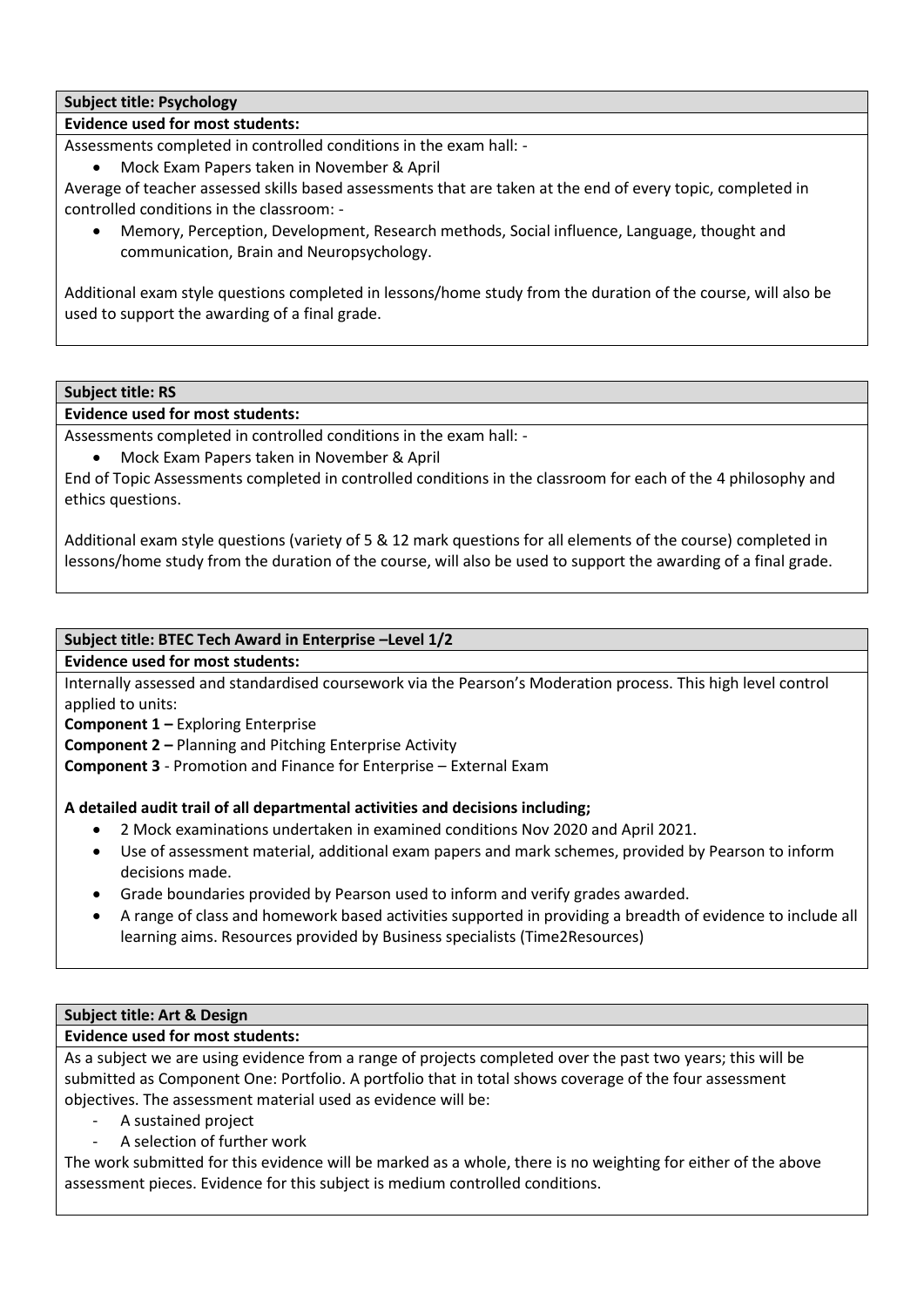#### **Subject title: Textile Design**

### **Evidence used for most students:**

As a subject we are using evidence from a range of projects completed over the past two years; this will be submitted as Component One: Portfolio. A portfolio that in total shows coverage of the four assessment objectives. The assessment material used as evidence will be:

- A sustained project (Jungle Project)
- A selection of further work (Small projects completed throughout Year 10)

The work submitted for this evidence will be marked as a whole, there is no weighting for either of the above assessment pieces. Evidence for this subject is medium controlled conditions.

#### **Subject title: Engineering**

#### **Evidence used for most students:**

As a subject we are using evidence from a range of OCR past exams and coursework units taken in high and medium controlled conditions.

The high control (taken in the exam hall) assessed material used:

- November Mocks R105: Design Briefs, Specifications and Use Requirements ((Paper 1)
- April Mocks R105: Design Briefs, Specifications and User Requirements (Paper 2)

The medium control assessment pieces:

- R105: Design Briefs, Specifications and User Requirements (Paper 3)
- R106: Product Analysis & Research; Learning Objectives 1, 2 & 3 (depending on class)
- R107: Developing and Presenting Engineering Drawings; Learning Objectives 1 & 3 (depending on class)
- R108: 3D Design Realisation; Learning Objectives 1 & 2 (depending on class

All evidence is moderated by all staff in the Engineering department.

# **Subject title: Food Preparation and Nutrition**

### **Evidence used for most students:**

As a subject we are using evidence from a range of Eduqas past exams and Non-Exam Assessment units taken in high and medium controlled conditions.

The high control (taken in the exam hall) assessed material used:

- Assessment 1: *End of module test*
- Assessment 2: NEA 2 Practical Exam
- Assessment 3: December Mock
- Assessment 4: April Mock

The medium control assessment pieces:

- Assessment 5: Free choice practical assessment
- Assessment 5: Fajitas Assessment
- Assessment 6: NEA 2- Research
- Assessment 7: NEA 2 -Time plan
- Assessment 7: NEA 2 -Evaluation

All evidence is moderated by staff in the ADT Faculty.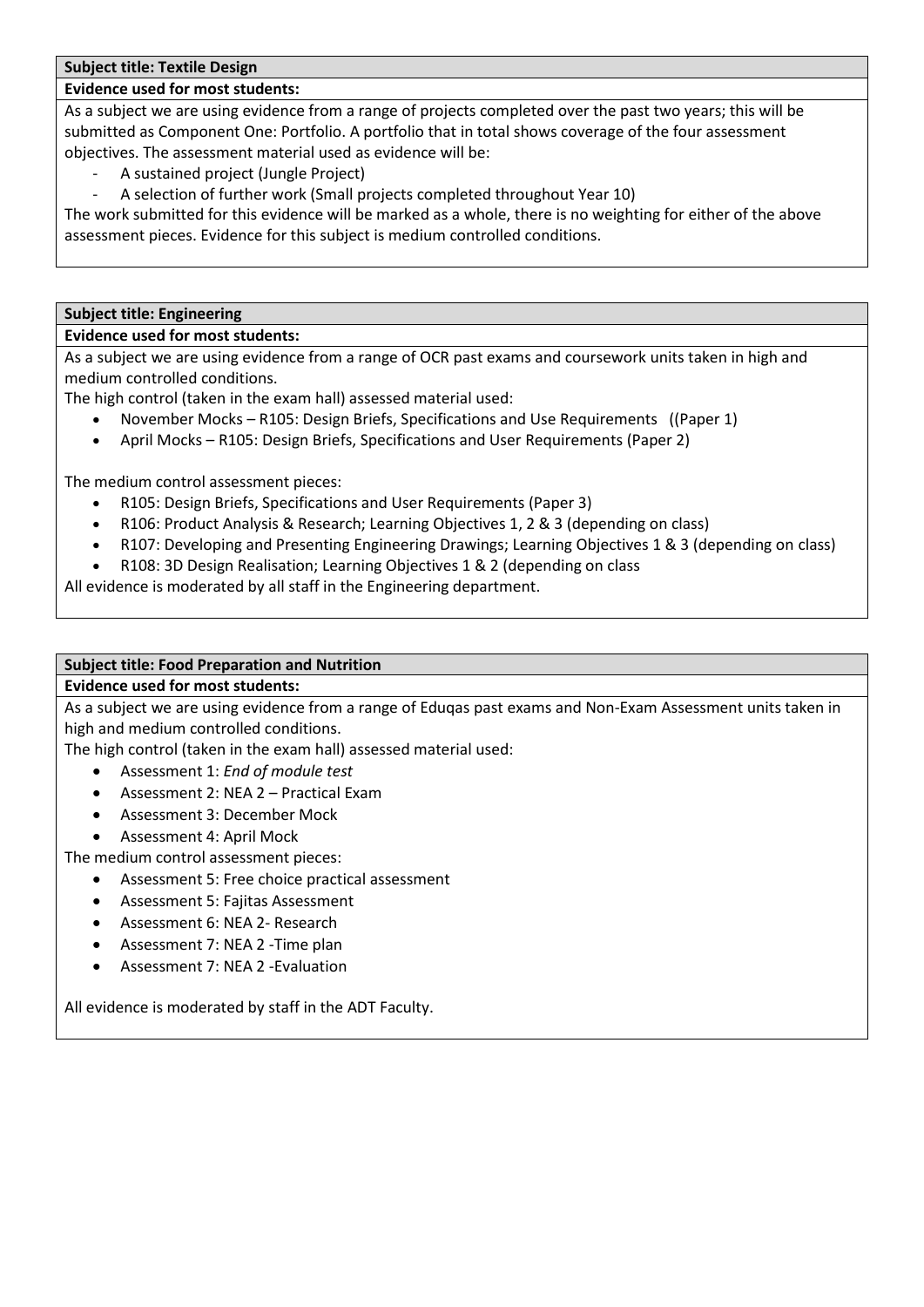# **Subject title: BTEC Level 1 / 2 Sport**

# **Evidence used for most students:**

As a subject we are using evidence from a range of coursework and examination units:

# **Unit 1 – Fitness For Sport and Exercise – External Exam (High Control)**

- A Mock examinations undertaken in examination conditions in April 2021.
- Assessment material, exam paper and mark schemes were used from Pearson to inform the decision making process.
- Grade boundaries provided by Pearson's used to inform and verify grades awarded.
- In class Learning Aim assessments completed to provide breadth of evidence to include content taught.

# **Unit 2 – Practical Sport Performance (High Control)**

Internally assessed and standardised coursework via Pearson's Moderation and Quality Assurance processes.

 Internally Assessed & internally verified coursework which has undergone external verification processes by Pearson – this offers a High level of Control

### **Subject title: BTEC Level 1 / 2 Tech Award in Performing Arts (Dance)**

#### **Evidence used for most students:**

As a subject we are using evidence from a range of coursework and examination units:

**Component 1** – Exploring the Performing Arts

Internally assessed and standardised coursework via Pearson's Moderation and Quality Assurance processes.

 Internally Assessed coursework which has undergone external verification processes by Pearson – this offers a High level of Control

**Component 3** – Responding to a brief

- A range of class and homework based activities supported in providing a breadth of evidence to include all learning aims
- Written and/or video evidence of classwork related to exam brief
- Evidence in this component is medium/low control.

### **Subject title: BTEC Level 1 / 2 Tech Award in Health and Social Care**

### **Evidence used for most students:**

As a subject we are using evidence from a range of coursework and examination units:

**Component 1** – Human Lifespan Development **Component 2** – Health and Social Care Services and Values

Internally assessed and standardised coursework via Pearson's Moderation and Quality Assurance processes.

- Internally Assessed & internally verified coursework which has undergone external verification processes by Pearson
- A high level of control applies to this component

# **Component 3** – Health and Wellbeing

- A Mock examination undertaken in examination conditions in Dec 2020 and April 2021.
- Assessment material, exam paper and mark schemes were used from Pearson to inform the decision making process.
- Grade boundaries provided by Pearson have been used to inform and verify grades awarded.
- A high level of control applies to this component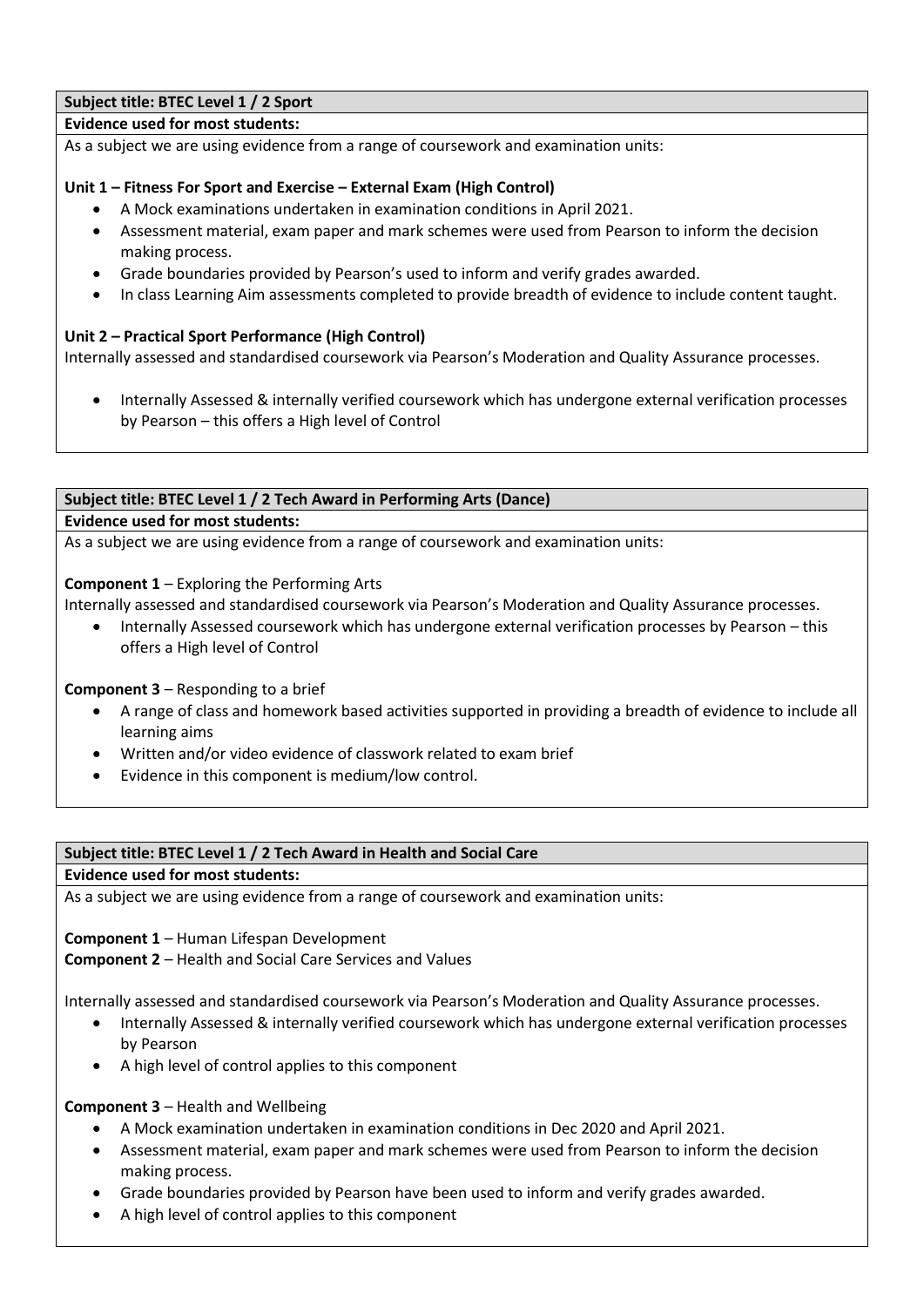# **Subject title: GCSE Drama**

# **Evidence used for most students:**

As a subject we are using evidence from a range of sources:

# **Component 1 –**

# **Devising Portfolio (AO1) – Maximum 900 Words**

 Internal assessment of Portfolio's tracking the Devising rehearsal process, assessed using the Eduqas marking criteria.

# **Monologue Recording (AO2)**

- Internal assessment of a monologue written by the students, developed as part of the Devising process.
- Assessed using the Eduqas marking criteria.

# **Component 2 –**

# **Performance Recording (AO2)**

Internal assessment of scripted performance, assessed using the Eduqas marking criteria.

# **Artistic Intentions Record (AO1)**

 Internal assessment of students Artistic intentions for their scripted performance, assessed using the Eduqas marking criteria.

# **Component 3 – Mock Exam Series (AO3) (High control)**

- Assessment material, exam paper marked in conjunction with official Eduqas marking schemes.
- A Mock examination undertaken in examination conditions in Dec 2020 and April 2021
- Assessment material, exam paper and mark schemes were used from Eduqas to inform the decision making process.
- Grade boundaries provided by Eduqas used to inform and verify grades awarded.
- A high level of control applies to this component

Samples externally moderated to reinforce grading decisions.

# **Subject title: Media Studies**

**Evidence used for most students:**

- November Component 1 exam
- April Component 1&2 combined exam
- In class exam questions on set texts
- NEA Statement of Aims, Poster, DVD cover and explanations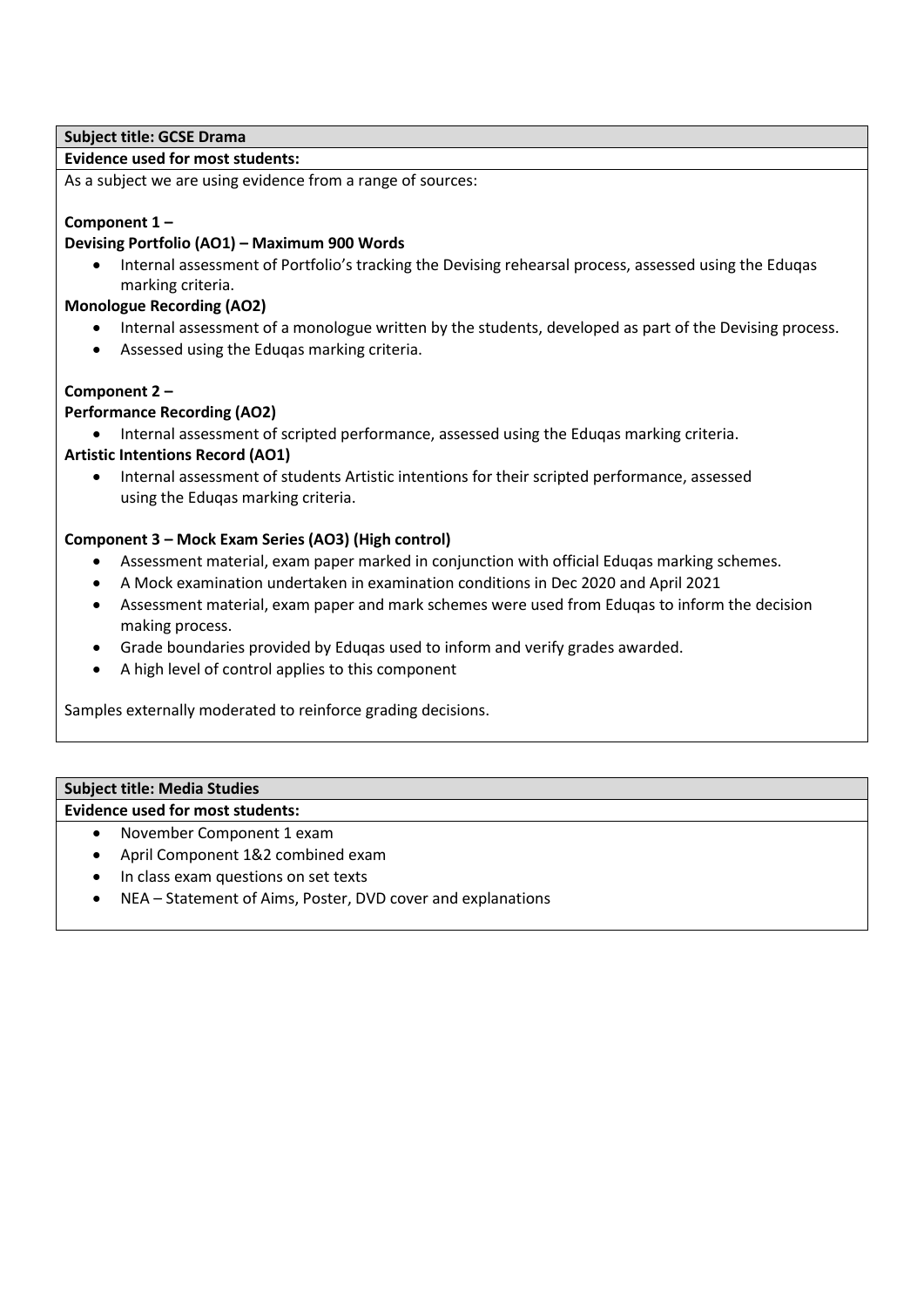### <span id="page-14-0"></span>**Subject title: Physics**

# **Evidence used for most students:**

November Mock Exam covering the range of material and skills from year 1 of the course and normally assessed through Paper 1 of the A Level and a reduced Paper 3 to reflect the limitations imposed on practical work. Spring Mock Exam utilising past exam paper(s) to assess the Year 1 content through paper 1, the Year 2 content through paper 2 but with content removed that wasn't predominantly taught in school. Option topic paper and a reduced paper 3 practical skills paper.

A range of end of unit assessments based on past exam questions selected to focus on the units of work predominantly delivered in school during the current academic year.

#### **Subject title: Chemistry**

### **Evidence used for most students:**

3 November Mock Exam covering the range of material and skills from year 1 and what was covered to that date in year 2 of the course and normally assessing all areas physical and organic/inorganic chemistry.

Spring Mock Exam utilising past exam paper(s) to assess the organic, inorganic and physical chemistry with content removed that wasn't predominantly taught in school.

2021 AQA assessment materials - Past exam questions specifically to support teacher assessed grades and selected to target specific areas of recently taught content appropriate to each of the relevant subject specifications for organic, inorganic and physical chemistry.

#### **Subject title: Biology**

**Evidence used for most students:**

The end of Year 12 exam covering the year 1 content.

November Mock Exam covering the range of material and skills from both year 1 and 2 of the course but not units 7 and 8 due to these being taught remotely. This consisted of a year 1 paper, year 2 paper and synoptic paper. Spring Mock Exam utilising a past exam paper to assess the year 1 content through paper 1, plus the essay section of a past paper to assess synoptic skills.

A range of end of unit assessments based on past exam questions selected to focus on the units of work delivered in school.

#### **Subject title: Applied Science**

### **Evidence used for most students:**

Students had the opportunity to sit real exams in January and for those that did we were able to obtain accurate external grades.

A practice mock exam in the November mock exam series for unit 1 and 3.

Mock exams for unit 3 in the March mock exam series

Exam in class assessments for unit 1.

All coursework modules have been completed and grades submitted and the students final grades are then calculated using the BTEC grade calculator from the total of coursework and exam grades combined.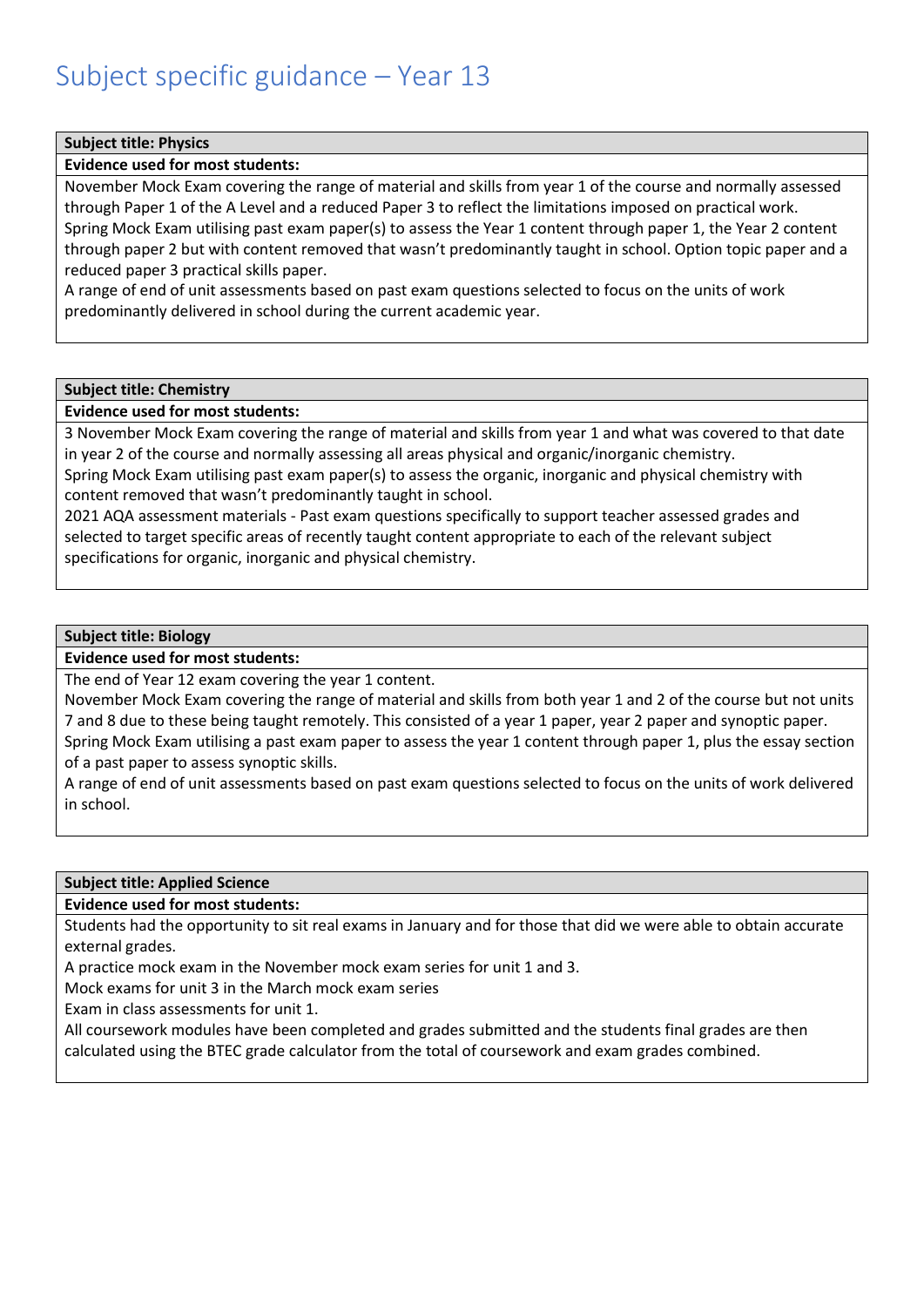### **Subject title: English Language A Level Evidence used for most students:**

# November Mock exam

- NEA
- May Mock exam
- In-class assessments on: Language Diversity opinion article; Language Change; Child Language Acquisition; Comparing Representations

#### **Subject title: English Literature A Level Evidence used for most students:**

- November Mock exam
	- NEA
	- May Mock exam
	- In-class assessments on: "Atonement", "Othello", Unseen Crime extract, and comparison of crime texts

# **Subject title: A Level Media Studies Evidence used for most students:**

November Paper 1 exam

- 
- April Paper 1&2 combined exam
- In class exam questions on additional Close Study Products
- NEA Statement of Intent, mock-ups, scripts, storyboards, images

# **Subject title: AQA A level Further Mathematics**

**Evidence used for most students:**

All of the pure maths content for Year 12: AS was covered and the majority of the Year 13: A2 scheme of work but not Hyperbolic Functions or Harmonic motion for this course. The AS applied content was covered and parts of the A level applied content that had been taught up to  $8<sup>th</sup>$  March 2021. This was reflected in our assessment at the end of Year 13.

Grades will be determined by a combination of the following pieces of evidence:

- Mock examinations completed in the autumn term of Year 13 covering selected pure topics and AS applied content. These exams used AQA questions and mark schemes and were graded using Trust generated boundaries from percentages in past A level exams.
- Pure maths paper completed in May 2021. This was made up of official AQA exam questions covering a range of topics that have been taught. All papers were blind marked by one teacher to ensure consistency. Marking was then quality assured by the other A level Further Mathematics teacher. The official AQA mark scheme was used and grade boundaries from the AQA website were used to grade papers.
- Applied exams May 2021. Two applied exams, one discrete and one mechanics, covering the AS content plus any content covered from the A2 content were completed in class in exam conditions. Past exam questions and official mark schemes were used. The same percentages as were used on the pure paper were used to determine grades.
- Exam questions completed in class. Students completed exam questions in lessons from across the whole of the content which had been covered. These questions were marked against official exam board mark schemes.
- Class and homework show progression over time and understanding of topics.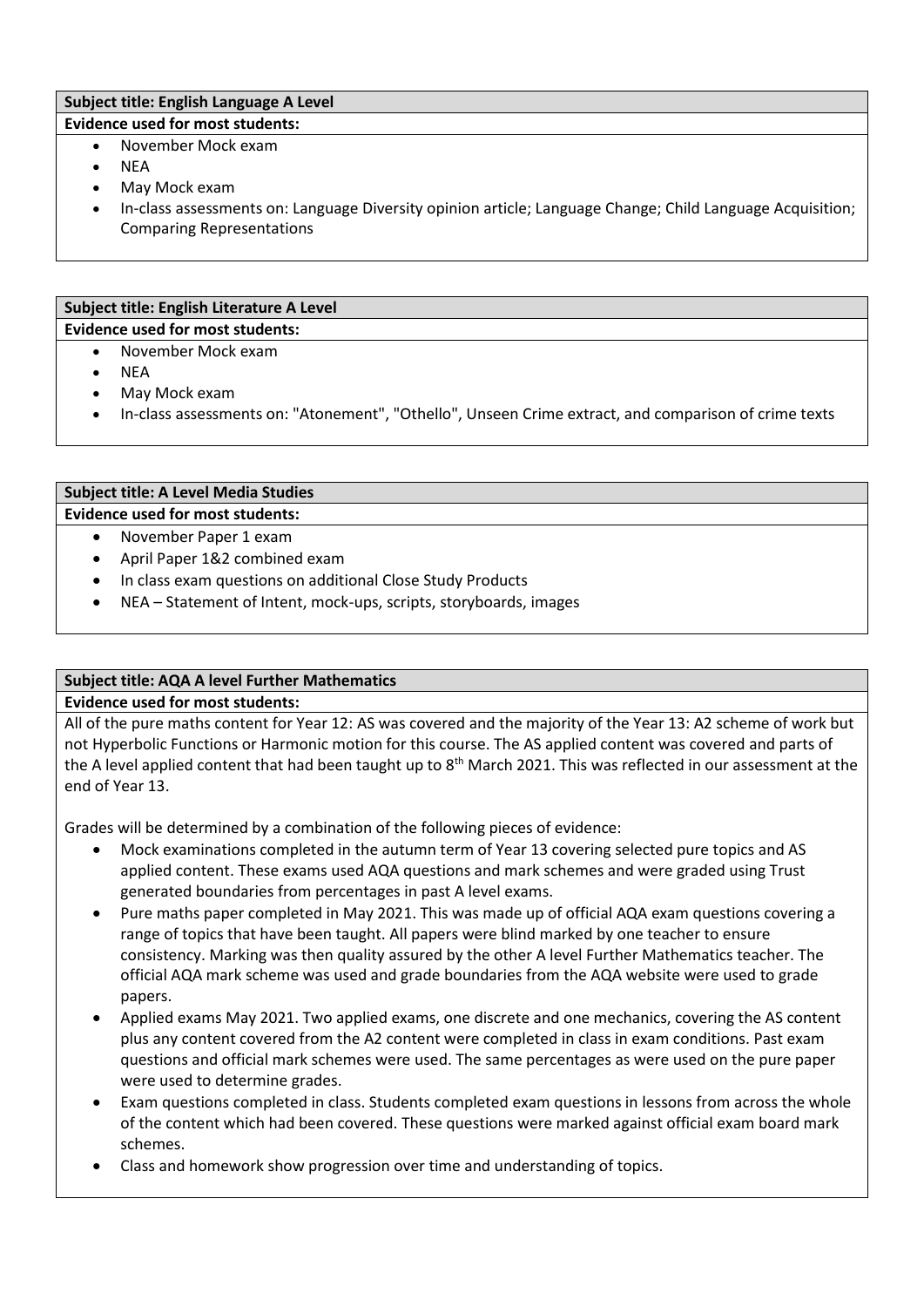# **Subject title: AQA A level Mathematics**

# **Evidence used for most students:**

All of the pure maths content was covered for this course. The AS applied content was covered but the A level applied content was not. This was reflected in our assessment at the end of Year 13.

Grades will be determined by a combination of the following pieces of evidence:

- Mock examinations completed in the autumn term of Year 13 covering selected pure topics and AS applied content. These exams used AQA questions and mark schemes and were graded using Trust generated boundaries from percentages in past A level exams.
- Pure maths paper completed in May 2021. This was an official AQA paper. All papers were blind marked (papers were only labelled with candidate numbers not student names) by one teacher to ensure consistency. Marking was then quality assured by other A level teachers. Official AQA mark scheme was used and grade boundaries from actual sitting of the paper were used to grade papers.
- Applied exams May 2021. Two applied exams, one statistics and one mechanics, covering the AS content were completed in class in exam conditions. Past exam questions and official mark schemes were used. The same percentages as were used on the pure paper were used to determine grades.
- Exam questions completed in class. Students completed exam questions in lessons from across the whole of the content which had been covered. These questions were marked against official exam board mark schemes.
- AQA assessment materials. Four of the assessment materials which were produced by AQA to support the grading process were completed and marked using mark schemes provided by the exam board.
- Class and homework show progression over time and understanding of topics.

# **Subject title: BTEC Level 3 Extended Certificate in Business**

# **Evidence used for most students:**

Internally assessed and standardised coursework via the Pearson's Moderation process. This high level control applied to units:

**Unit 1 –** Exploring Businesses

- **Unit 2 –** Developing a Marketing Campaign
- **Unit 3** Promotion and Finance for Enterprise External Exam

**Unit 27** – Work experience in Business

# **A detailed audit trail of all departmental activities and decisions including;**

- 2 Mock examinations undertaken in examined conditions Nov 2020 and April 2021.
- Use of assessment material, additional exam papers and mark schemes, provided by Pearson's to inform decisions made.
- Externally marked and moderated examinations to allow for a higher level of quality assurance for both Unit 2 and Unit 3.
- Grade boundaries provided by Pearson's used to inform and verify grades awarded.
- A range of class and homework based activities supported in providing a breadth of evidence to include all learning aims. Resources provided by Business specialists (Time2Resources)
- Examination papers by Business specialists x 3 (Times2Resources).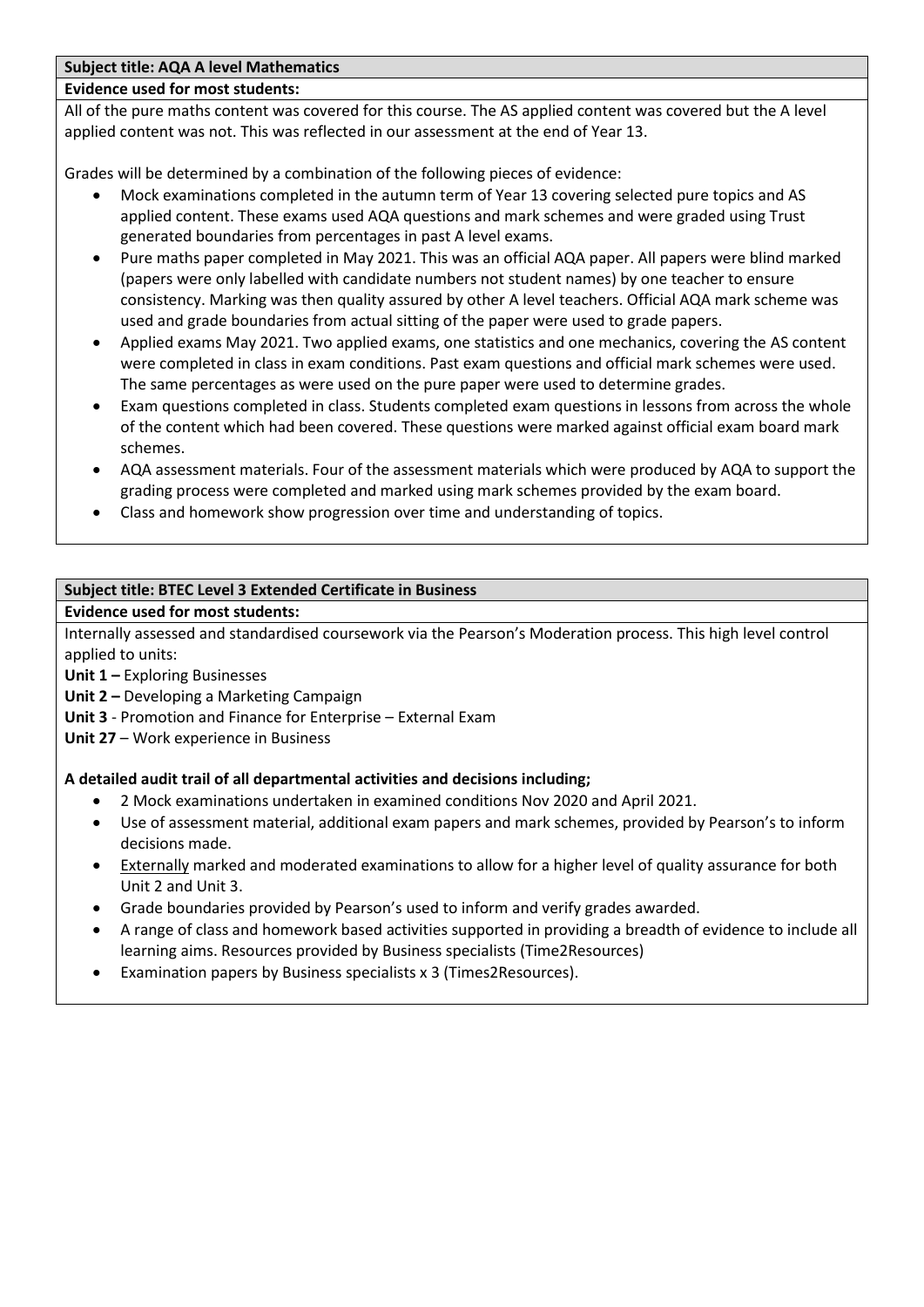# **Subject title: A level Business**

# **Evidence used for most students:**

A high level of control applied to this specification:

- 2 Mock examinations undertaken in examined conditions Nov 2020 and April 2021.
- Use of assessment material, additional exam papers and mark schemes (past papers), provided by Pearson's to inform decisions made.
- Grade boundaries provided by Pearson's used to inform and verify grades awarded.
- A range of class and homework based activities supported in providing a breadth of evidence to include all learning aims. Resources provided by Business specialists (Time2Resources)
- Additional, theme based, activities provided by Pearson's including mark schemes to build evidence to incorporate all learning aims.
- A range of class and homework based activities supported in providing a breadth of progressive evidence.

# **Subject title: Geography**

# **Evidence used for most students:**

Assessments completed in controlled conditions in the exam hall: -

- November Mocks Paper 1- Physical Systems & Paper 3 Geographical Debates
- April Mocks Paper 1 Coastal Landscapes & Paper 3 Exploring Oceans/ Hazardous Earth

End of Topic Assessments for each of the topic areas completed in controlled conditions in the classroom: -

- NEA Coursework (incomplete marked to OCR guidelines)
- Paper 1 Section B: Earth's life support systems
- Paper 2 Section A: Changing Spaces, Making Places
- Paper 2 Section B: Global systems Option A: Trade in the contemporary world

# **Subject title: History**

# **Evidence used for most students:**

Assessments completed in controlled conditions in the exam hall: -

Mock Exam Paper 1 & 2 taken in December and April

End of Topic Assessments for each of the topic areas completed in controlled conditions in the classroom: -

- Paper  $1$  Topic  $1 4$
- Paper 2 Topic  $1 4$

The Personal Study (Paper 4) – An individual Assignment of 3000-4000 words.

Additional exam style questions completed in lessons/home study from the duration of the course, will also be used to support the awarding of a final grade.

# **Subject title: Psychology**

# **Evidence used for most students:**

Assessments completed in controlled conditions in the exam hall: -

Mock Exam Papers taken in December and April

Average of teacher assessed skills based assessments that are taken at the end of every topic, completed in controlled conditions in the classroom: - - Social influence, Memory, Attachment, Approaches in psychology, Psychopathology, Research methods, Biopsychology, Issues and debates, Relationships, Schizophrenia, Aggression.

Additional evidence from students work in lessons, from the duration of the course, will be used to support the awarding of a final grade.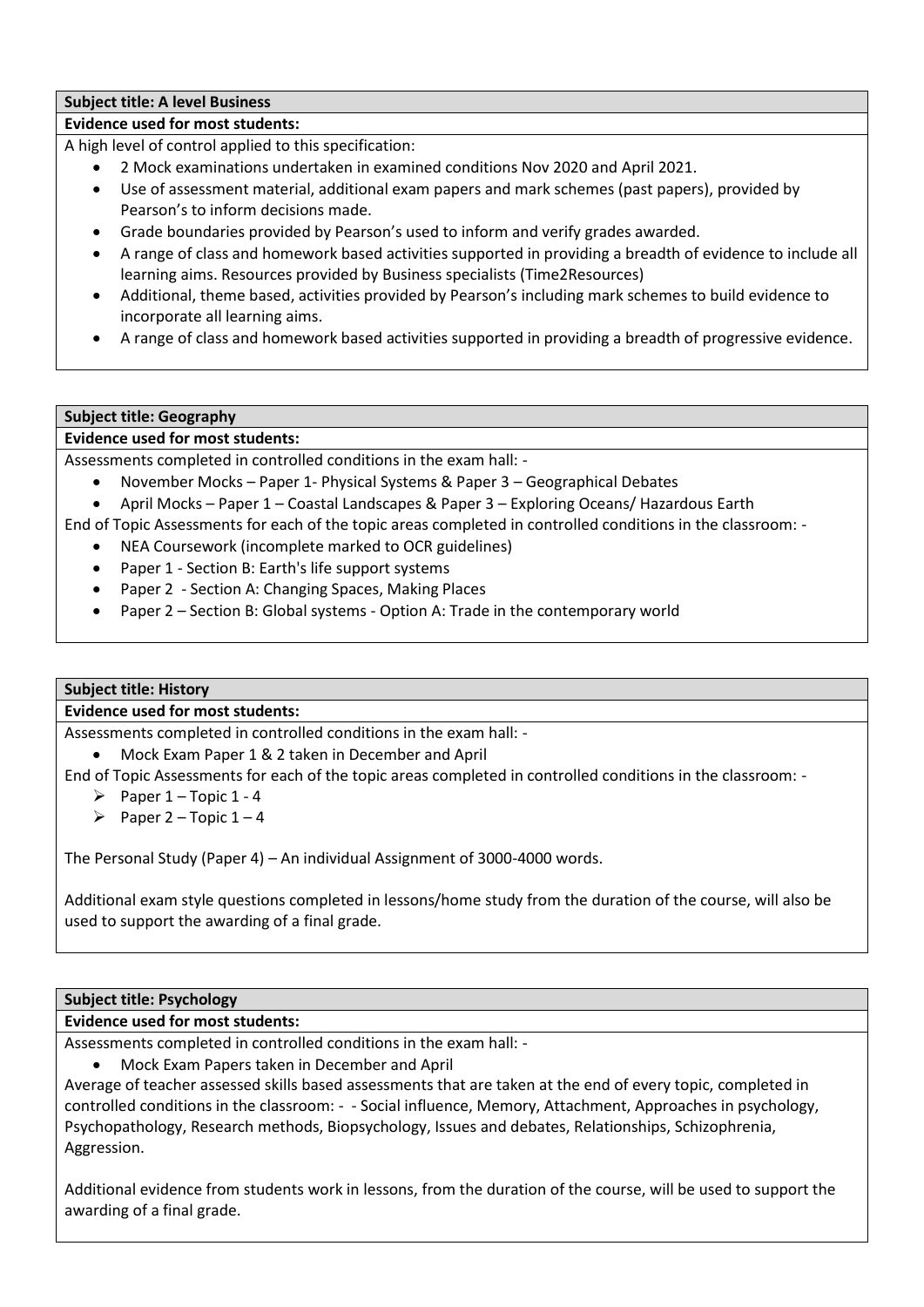# **Subject title: RS**

# **Evidence used for most students:**

Assessments completed in controlled conditions in the exam hall: -

Mock Exam Papers taken in December and April

End of Module tests completed in controlled conditions in the classroom: - for Y12 and 13 content in Philosophy and Ethics modules, and Year 12 content in study of religion component

Additional evidence from students work in lessons (responses to other 20 & 30 mark examination questions), from the duration of the course, will be used to support the awarding of a final grade.

**Subject title: Sociology**

### **Evidence used for most students:**

Assessments completed in controlled conditions in the exam hall: -

Mock Exam Papers taken in December and April

End of Topic Tests completed in controlled conditions in the classroom for each of the topic areas (Education, Families, Beliefs, and Crime and Deviance)

Additional evidence from students work in lessons, from the duration of the course, will be used to support the awarding of a final grade.

#### **Subject title: A Level Product Design Evidence used for most students:**

As a subject we are using evidence from a range of Eduqas past exams, assessment resources and coursework units taken in high and medium controlled conditions.

The high control (taken in the exam hall) assessed material used:

- November Mocks Paper 1
- April Mocks Paper 2

The medium control assessment pieces: A Level Non-Exam Assessment: Portfolio, Sketchbook & Practical piece.

- Assessment Resource 1: Section A
- Assessment Resource 2: Section B
- Assessment Resource 3: Section C

All evidence is moderated by staff in the ADT faculty.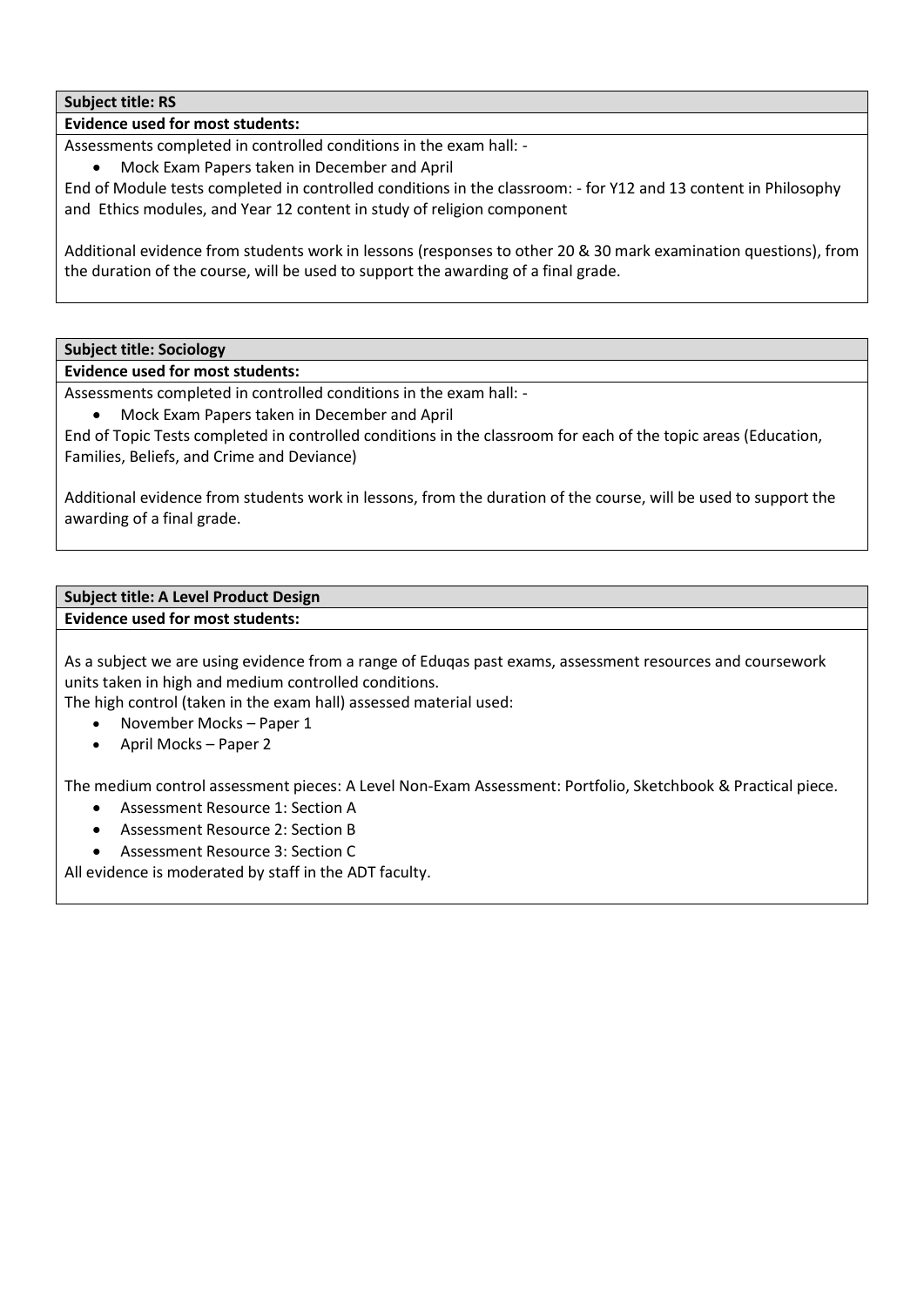### **Subject title: BTEC Level 3 National Extended Diploma in Sport and Exercise Science**

#### **Evidence used for most students:**

As a subject we are using evidence from a range of coursework and examination units:

**Externally Assessed Examinations from Jan 2020/Jan 2021 - This high level of control applied to the following units:**

**Unit 1 –** Sport and Exercise Physiology

**Unit 2 –** Functional Anatomy

**Unit 3 -** Applied Sport and Exercise Psychology

**Unit 13 –** Nutrition for Sport and Exercise

- Externally marked and moderated examinations from January 2020 and/or January 2021 series
- 2 Mock examinations in examination conditions November 2020 and April 2021
- Past papers provided by Pearson
- Grade boundaries/examiner reports provided by Pearson are used to inform and verify grades awarded.
- A range of class and homework based activities supported in providing a breadth of evidence to include all learning aims

# **Internally assessed and standardised coursework via Pearson's Moderation and Quality Assurance processes. This high level of control applied to the following units:**

**Unit 4 –** Field and Lab Based Testing **Unit 10 –** Physical Activity for Individual and Group-Based Exercise **Unit 14 –** Technology in Sport and Exercise Science

- Internally assessed coursework covering all content and Learning Aims
- Internally verified as part of BTEC Quality Assurance processes

### **Subject title: BTEC Level 3 National Diploma in Sport and Exercise Science**

## **Evidence used for most students:**

As a subject we are using evidence from a range of coursework and examination units:

**Externally Assessed Examinations from Jan 2020/Jan 2021 - This high level of control applied to the following units:**

**Unit 2** – Functional Anatomy

**Unit 3** – Applied Sport and Exercise Psychology

- Externally marked and moderated examinations from January 2020 and/or January 2021 series
- 2 Mock examinations in examination conditions November 2020 and April 2021
- Past papers provided by Pearson online
- Grade boundaries/examiner reports provided by Pearson used to inform and verify grades awarded.
- A range of class and homework based activities supported in providing a breadth of evidence to include all learning aims

# **Internally assessed and standardised coursework via Pearson's Moderation and Quality Assurance processes. This high level of control applied to the following units:**

**Unit 4** – Field and Lab Based Testing **Unit 10** – Physical Activity for Individual and Group-Based Exercise

- Internally assessed coursework covering all content and Learning Aims
- Internally verified as part of BTEC QA processes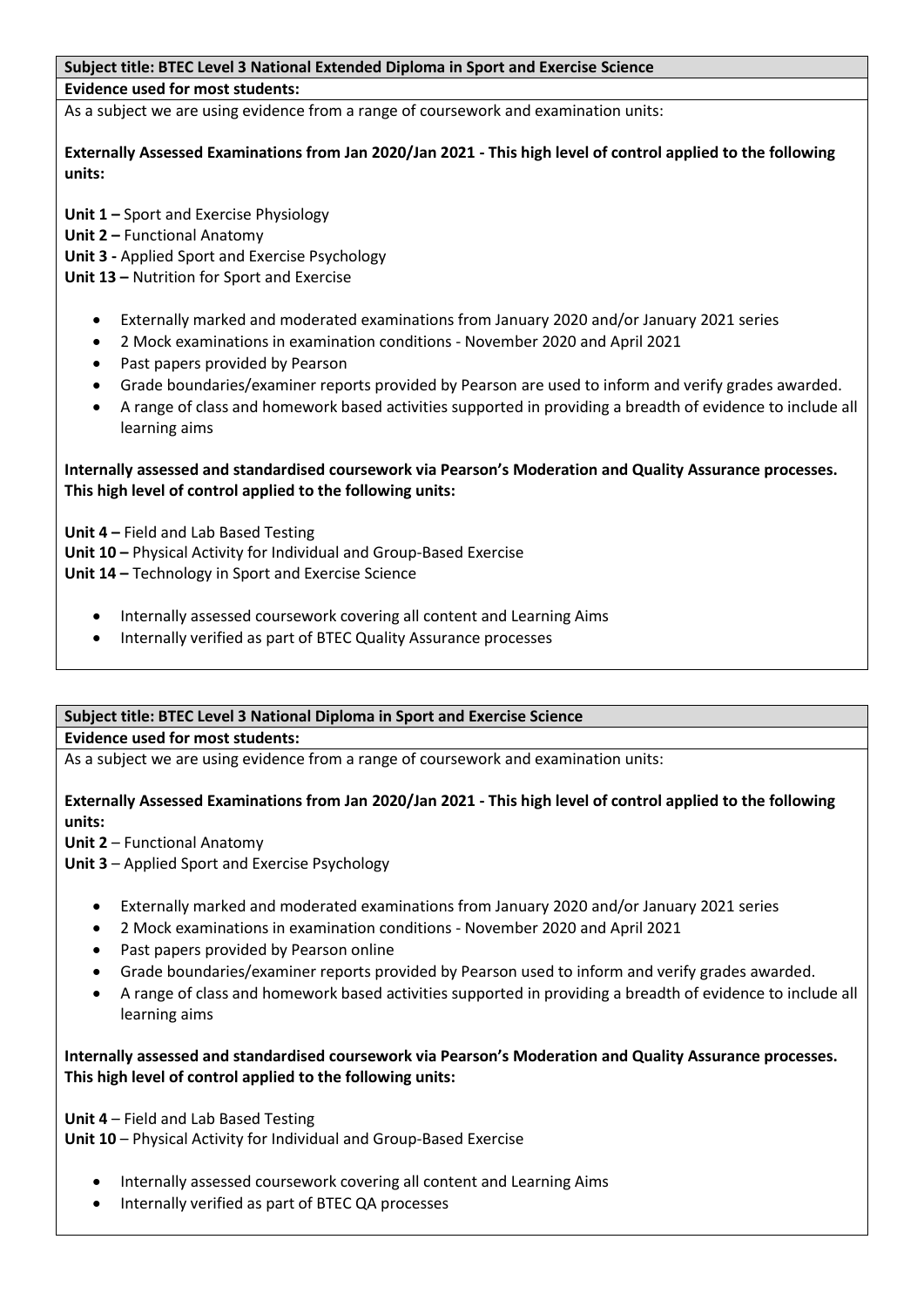# **Subject title: BTEC Level 3 National Extended Certificate in Sport and Exercise Science Evidence used for most students:**

As a subject we are using evidence from a range of coursework and examination units:

**Externally Assessed Examinations from Jan 2020/Jan 2021 – This high level of control applies to: Unit 2** – Functional Anatomy

**Unit 3** – Applied Sport and Exercise Psychology

- Externally marked and moderated examinations from January 2020 and/or January 2021 series
- 2 Mock examinations in examination conditions November 2020 and April 2021
- Past papers provided by Pearson online
- Grade boundaries/examiner reports provided by Pearson used to inform and verify grades awarded.
- A range of class and homework based activities supported in providing a breadth of evidence to include all learning aims

# **Internally assessed and standardised coursework via Pearson's Moderation and Quality Assurance processes. This high level of control applied to the following unit:**

**Unit 10** – Physical Activity for Individual and Group-Based Exercise

- Internally assessed coursework covering all content and Learning Aims
- Internally verified as part of BTEC QA processes

# **Subject title: BTEC Level 3 National Extended Diploma in Health and Social Care**

**Evidence used for most students:**

As a subject we are using evidence from a range of coursework and examination units:

### **Externally Assessed Examinations from January 2021 and Mock Examinations – This high level of control applies to:**

- **Unit 1** Human Lifespan Development
- **Unit 2** Working in Health and Social Care
- **Unit 3** Anatomy and Physiology for Health and Social Care
- **Unit 4** Enquiries in to Current Research in Health and Social Care
	- Externally marked and moderated examinations from January 2021 series
	- Mock examinations in examination conditions November 2020 and April 2021
	- Past papers provided by Pearson online
	- Grade boundaries/examiner reports provided by Pearson used to inform and verify grades awarded.

# **Internally assessed and standardised coursework via Pearson's Moderation and Quality Assurance processes. This high level of control applied to the following unit:**

**Unit 8** – Public Health **Unit 17** – Dementia **Unit 20** – Understanding mental Wellbeing

- Internally assessed coursework covering all content and Learning Aims
- Internally verified as part of BTEC QA processes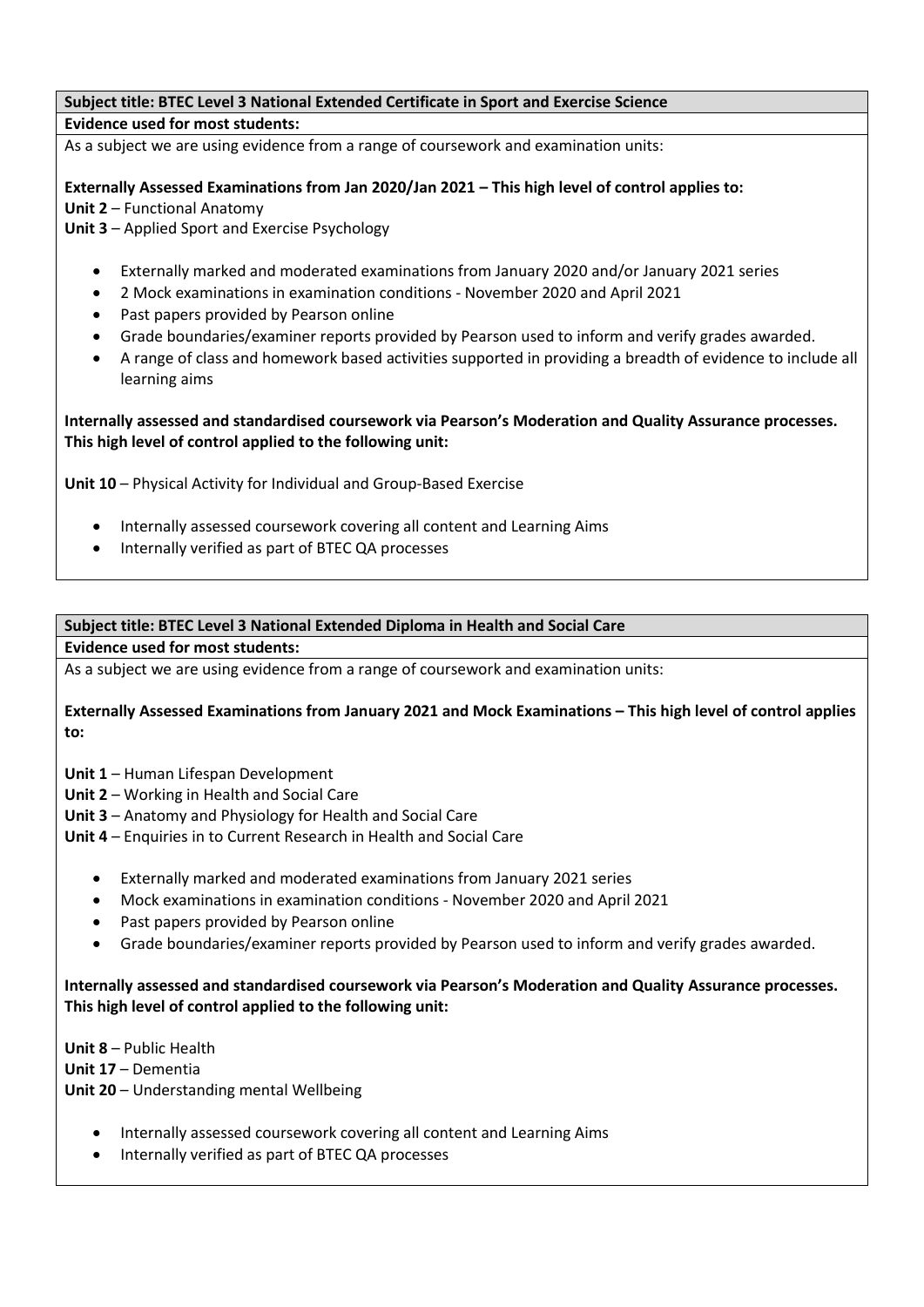# **Subject title: BTEC Level 3 National Extended Certificate in Health and Social Care**

# **Evidence used for most students:**

As a subject we are using evidence from a range of coursework and examination units:

**Externally Assessed Examinations from Jan 2021 and Mock Examinations – This high level of control applies to:**

**Unit 1** – Human Lifespan Development

**Unit 2** – Working in Health and Social Care

- Externally marked and moderated examinations from January 2021 series
- Mock examinations in examination conditions November 2020 and April 2021
- Past papers provided by Pearson online
- <span id="page-21-0"></span>Grade boundaries/examiner reports provided by Pearson used to inform and verify grades awarded.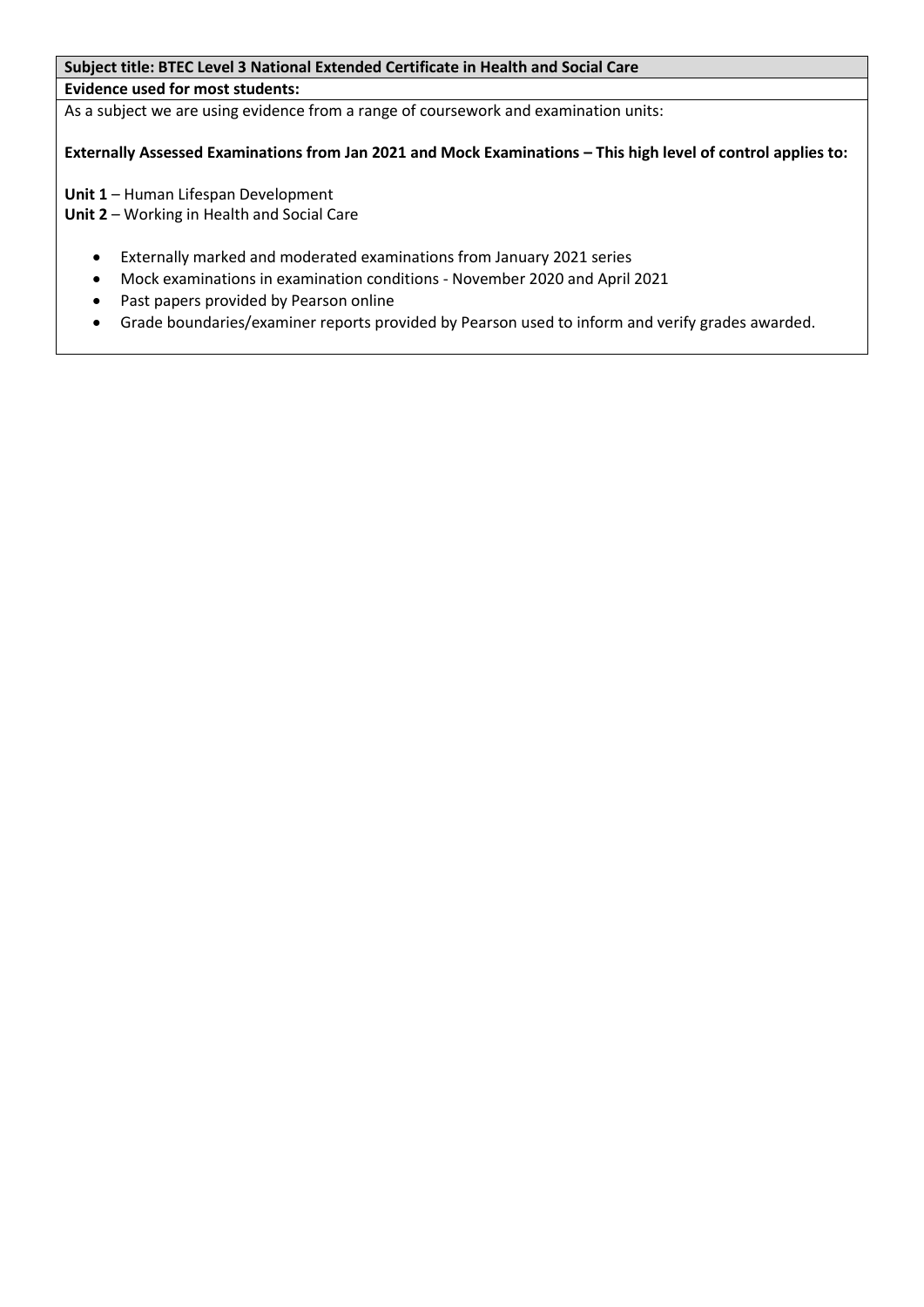# Quality assurance

Quality assurance refers to our processes of checking that the grades awarded are fair and accurate. We have both internal and external quality assurance methods.

Internal quality assurance has included the following:

- Blind marking where teachers mark assessments without knowing who the student is
- Moderation where marked pieces of work are shared with other teachers to see that they are being marked equitably and accurately.
- Blind moderation where teachers assess other teacher's judgements and marking without knowing who the teacher of student is.
- Examiner training where trained exam markers deliver training to teaching staff so they are marking accurately.

External quality assurance has included the following:

- Trust Subject Directors looking at portfolios of evidence to see that they are marked fairly and accurately, in line with other trust schools.
- Trust Subject Directors training teachers less experienced teachers to mark in equitably and accurately.
- Trust produced assessments that are standardised across all trust schools.
- Trust Executive Quality Assurance meetings to check that the processes in place in school are robust and able to yield fair and accurate grades.

Once the exam boards receive the teacher-assessed grades they will ask every school and college to send them samples of student work. Exam board subject experts, made up of experienced examiners, will review the evidence from a sample of centres. This random sample will cover a range of centre types and regions. The exam boards will also look at evidence from new schools or colleges that might need more support, and from schools and colleges where the results are significantly different to their historical results when compared to other centres. This includes centres where grades are much higher or much lower than in previous years.

In these sample checks, exam boards will check that the academic judgement has been reasonable when deciding grades. If the exam board is concerned this isn't the case, they will ask the school or college to look into this and may ask them to resubmit grades. Exam boards will not issue results until they are satisfied with the outcome of any investigation.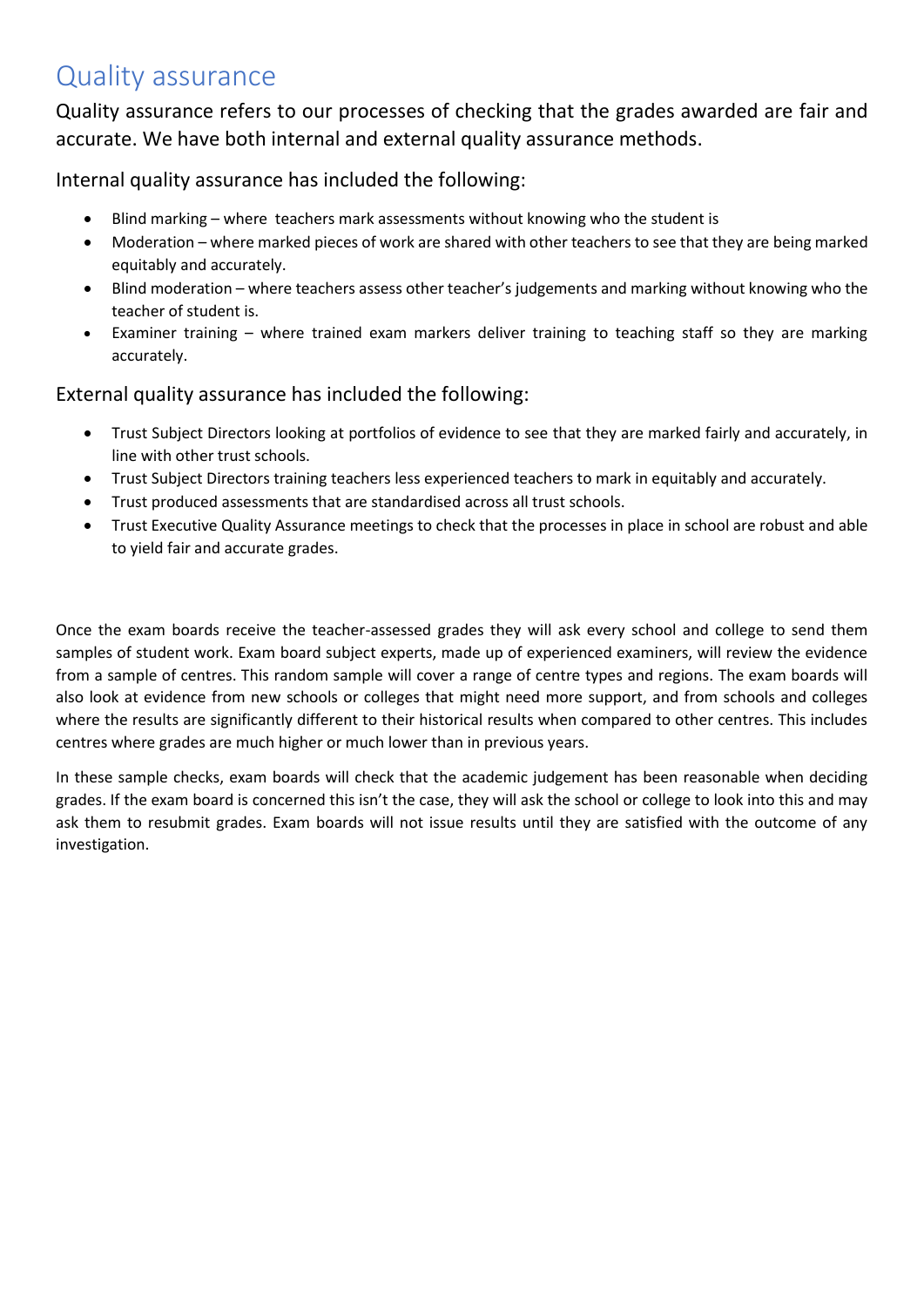# <span id="page-23-0"></span>What to do if you think a grade is wrong

### **Appeals**

Our teachers have received training, support and guidance on how to determine fair and accurate teacher-assessed grades, and there are checks in place to make sure their judgements are as fair and consistent as possible.

Every year there are students who are disappointed with the grade they achieve. If you're disappointed with your grade you should consider whether you could sit exams in the autumn series to improve your grade.

If you are concerned that the grade you have received is wrong and that a mistake has been made, there is an appeals process. **If you appeal, your grade could go up, down, or stay the same.** The deadline for submitting an appeal is 17 September.

### **The appeals process**

- 1. If you think your grade is wrong, you should first contact school or college to check whether a mistake was made in submitting the grade.
- 2. If the school identify a mistake, we can submit a revised grade to the exam board to consider.
- 3. If they don't identify an error but you still believe that your grade is wrong, you can ask your school or college to submit a formal appeal to the exam board for you. You can appeal for any of the following reasons: there was an error in the way the school or college followed or applied its procedure for determining your teacher assessed grade; the school or college did not make a reasonable judgement when deciding which evidence to use to determine your teacher assessed grade; the school or college did not make a reasonable judgement about your grade based on the evidence gathered.
- 4. The exam board will consider whether your school or college followed its written process, and review the evidence your grade was based on.
- 5. The exam board will consider if your grade needs correcting. They may do this if they believe your grade is not a reasonable judgement or they find a mistake in the procedure which affected your grade. **A corrected grade could be higher or lower than the grade you were given on results day**.
- 6. The final route of appeal is Ofqual's Exam Procedure Review Service (EPRS). You can apply to EPRS if the exam board decides that the grade you were awarded is reasonable, and your school or college correctly followed its procedure, but you are still concerned that there may have been an error in the procedure used by the exam board to conduct the appeal. The EPRS can consider whether the exam board has followed its rules and procedures. It will not consider whether you got the right grade based on the evidence of your work. The exam board's final decision on your grade will stand unless the EPRS finds that the exam board made an error in its review procedure. Even if an error is found, your grade may stay the same.

# Important things to remember about appeals

Teachers have used a range of sources of evidence to base their judgements upon

The school has carried out multiple checks on your grades. Exam boards will check your school or college's approach and will be checking a sample of grades across the system

Any appeal is questioning whether the original decision was a reasonable one, and not whether other reasonable decisions could have been made. For example, if a student is awarded a grade 4, the appeal will look to see if this was a reasonable decision based upon the evidence gathered. It will not look to see if the evidence is worthy of a higher grade

A grade will only be changed if there was an error when determining or submitting the grade, or if the grade given could not have reasonably been reached based on the evidence presented

The appeals arrangements will provide an important safety net if there is clear evidence something went wrong when a grade was determined

If an appeal is submitted, you will need to explain why you think your result was incorrect and should be changed

If you appeal, your grade can go up, down, or stay the same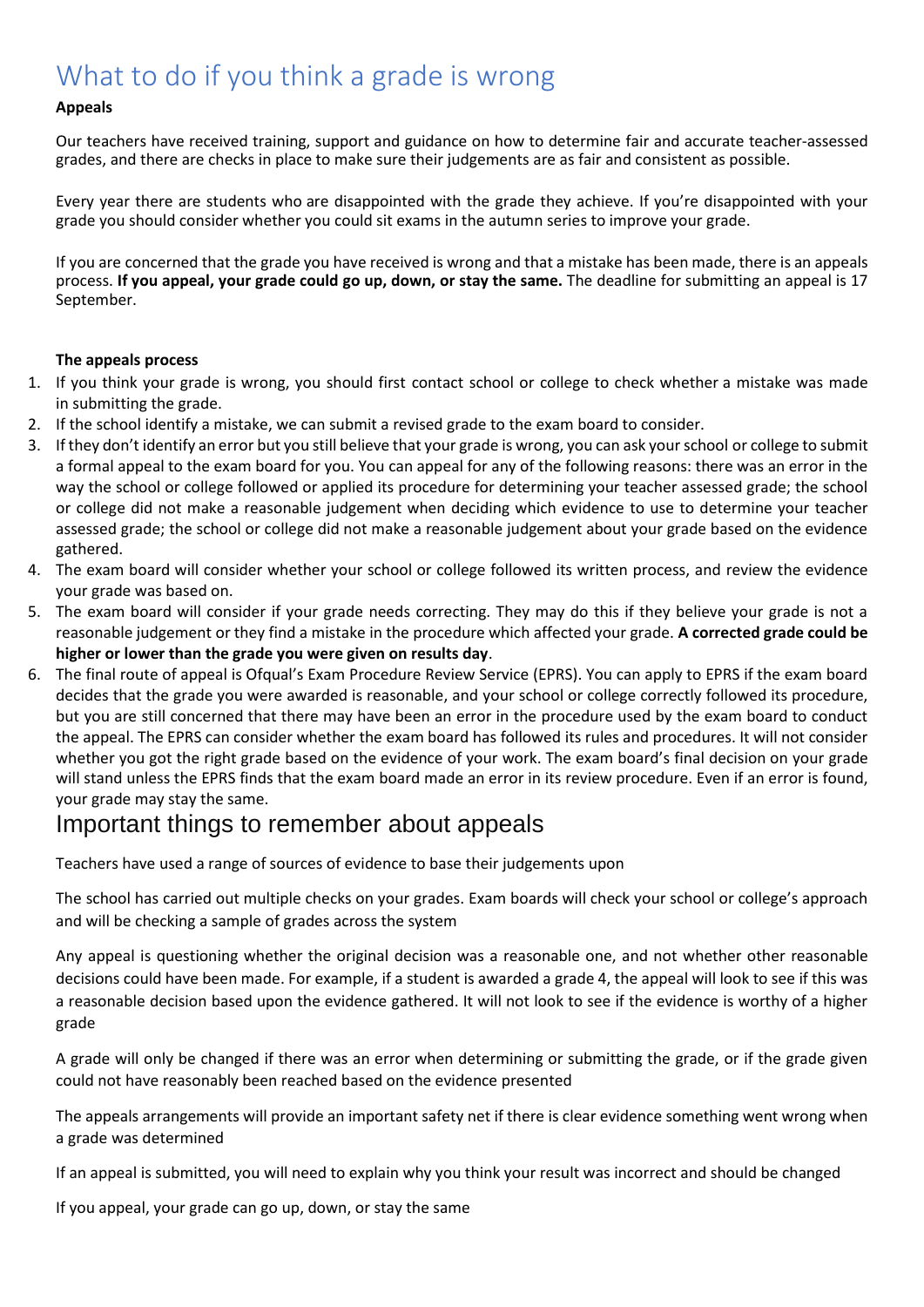# <span id="page-24-0"></span>Autumn exam series

Exam boards will be offering exams in October for AS and A levels, and in November and December for GCSEs. Exams will be available for all GCSE and A level subjects.

The exams will be in a standard format and no adaptations will be made other than reasonable adjustments for eligible students.

All subjects will be assessed by exam with the exception of art & design which will be assessed by a task set and marked by the exam board. Your grade will be determined by your performance on this task.

The exams will assess you in the same way as had been planned for exams in summer 2021, including assessing you on a reduced number of topics for GCSE English literature, history and ancient history.

You can take exams in the autumn if you received a teacher-assessed grade in summer 2021 in the same subject or your exam board believes that you would have taken exams this summer had they not been cancelled. This may apply to private candidates.

If you get a higher grade in your autumn exam than you get this summer, then you can ask the exam board to provide a new certificate showing your higher grade.